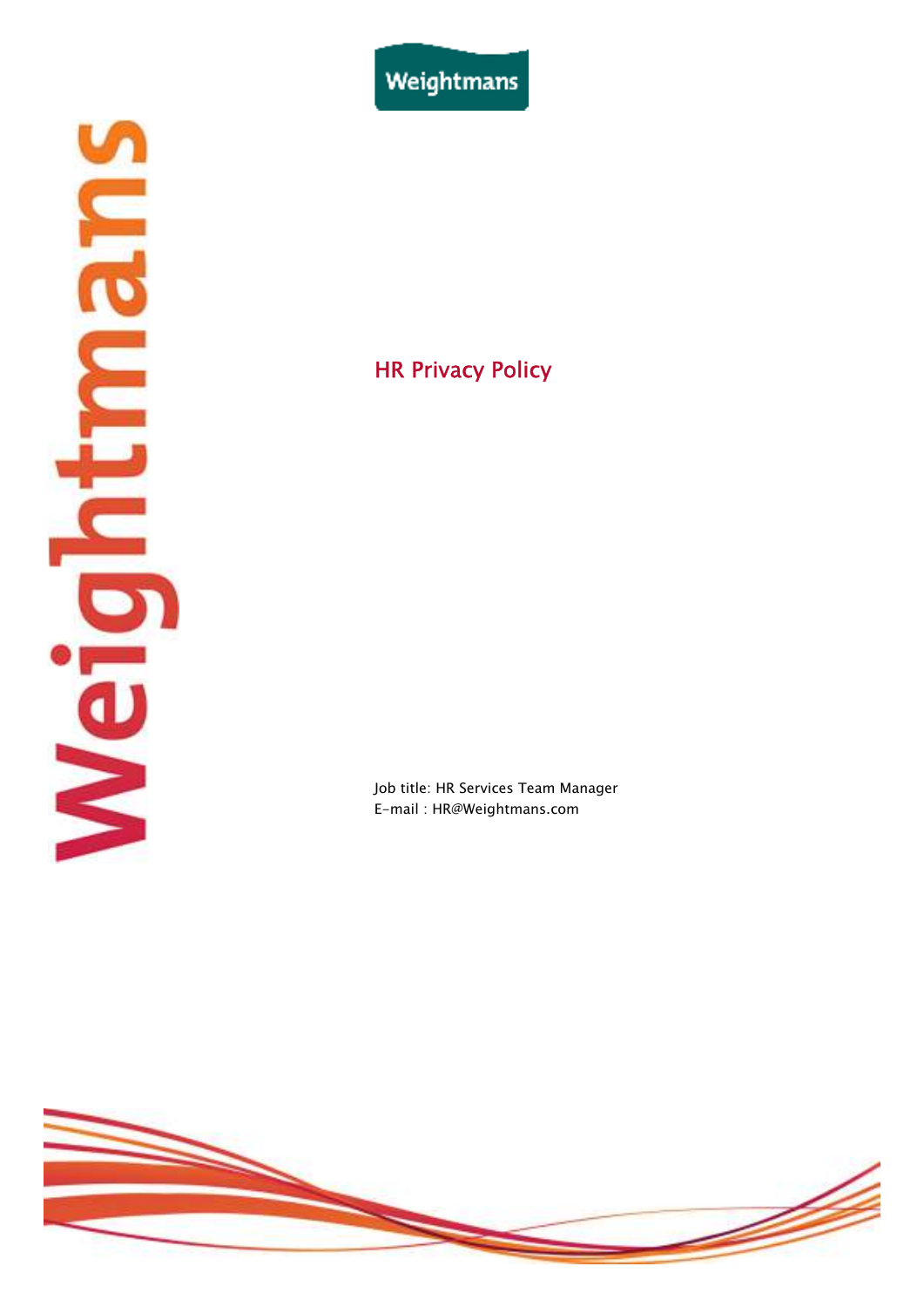### Document control

| <b>Current version:</b> | 1.1                      |
|-------------------------|--------------------------|
| Document title:         | <b>HR Privacy Policy</b> |
| Date of publication:    | 25 May 2018              |
| Document owner:         | HR Services Team Manager |
| Document approver:      | Head of HR               |
| Last review:            | <b>July 2019</b>         |
| Review schedule:        | Annual                   |

### Document version control

| Version/status | Release description | Date of issue    |
|----------------|---------------------|------------------|
| 1.0            | New policy          | 25 May 2018      |
| 1.1            | Updated             | <b>July 2019</b> |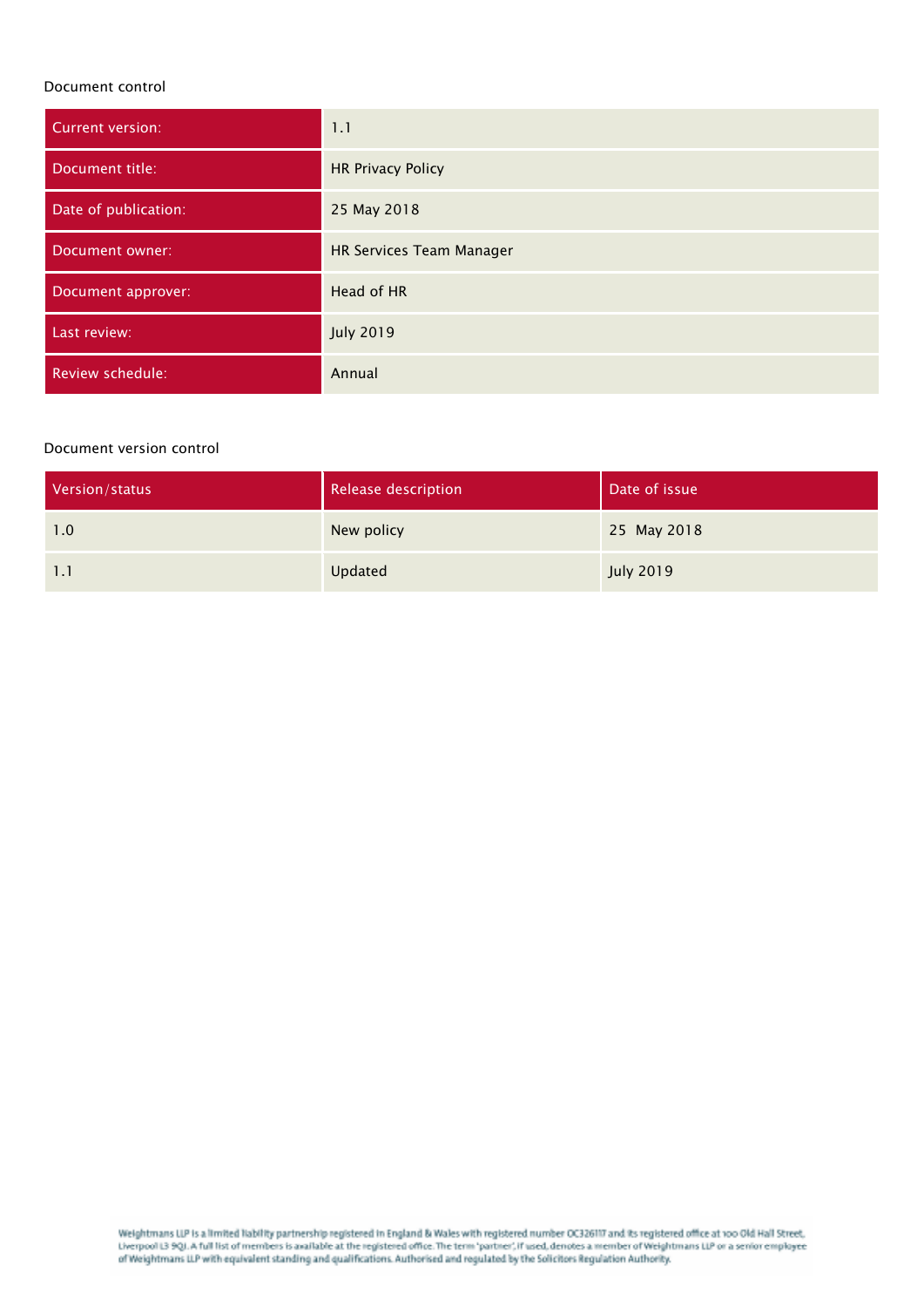# **Contents**

| $\mathbf{1}$      |  |
|-------------------|--|
| 2                 |  |
| 3                 |  |
| 4                 |  |
| 5                 |  |
| 6                 |  |
| 7                 |  |
| 8                 |  |
| 9                 |  |
| 9.1               |  |
| 9.2               |  |
| 9.3               |  |
| 9.4               |  |
| 9.5               |  |
| 9.6               |  |
| 9.7               |  |
| 9.8               |  |
| 9.9               |  |
| 9.10              |  |
| 10                |  |
| 11                |  |
| $12 \overline{ }$ |  |
|                   |  |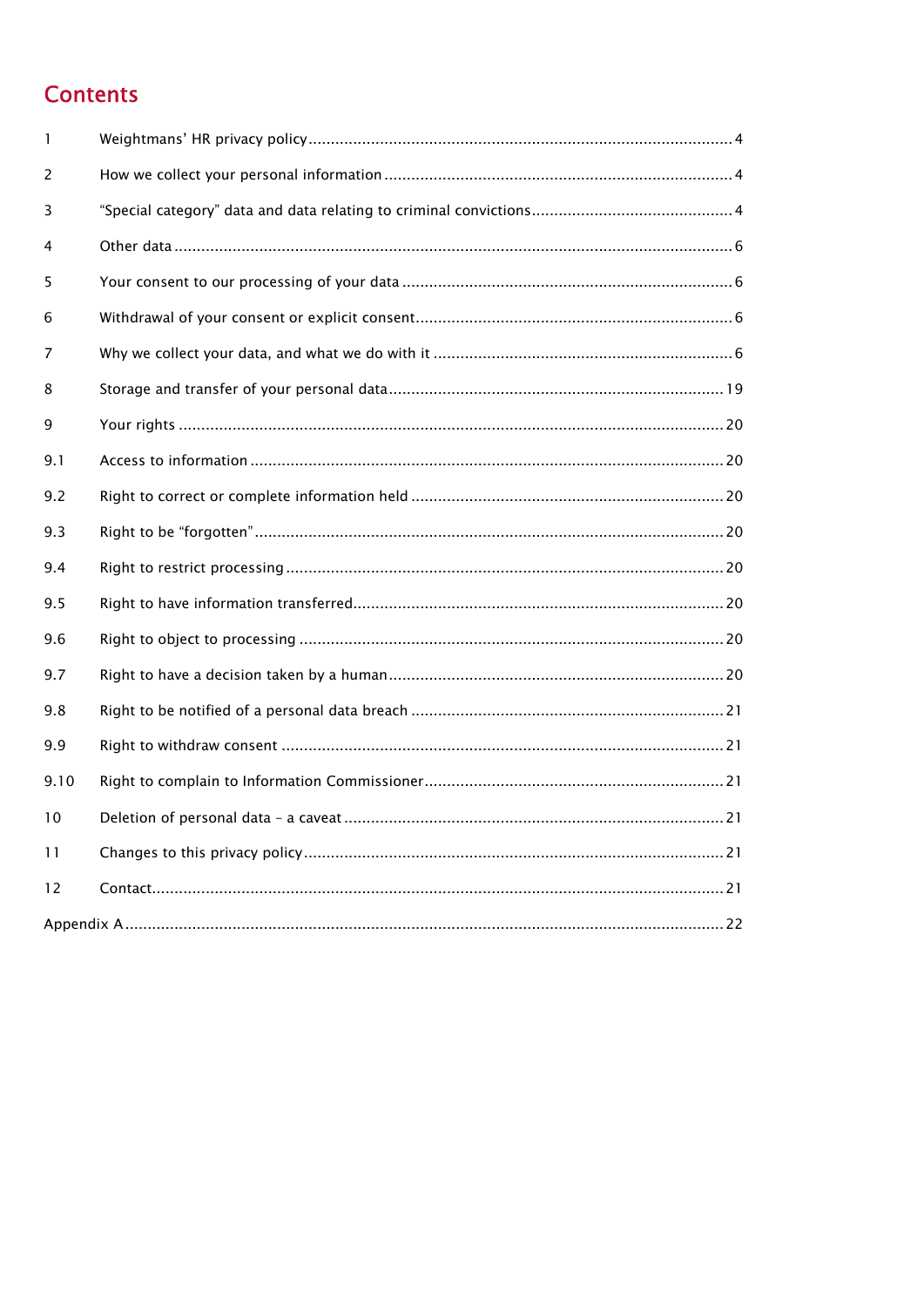# 1 Weightmans' HR privacy policy

- 1.1 This privacy policy:
	- 1.1.1 has been implemented in compliance with our obligations under:
		- (a) Schedule 1 to the Data Protection Act 2018; and
		- (b) the General Data Protection Regulation ((EU) 2016/679) ('the GDPR');
	- 1.1.2 relates to individuals who are, or have previously been, employed or otherwise engaged with the firm as an employee, member, consultant, secondee, placement student or on work experience, and to individuals who apply to be so employed or engaged;
	- 1.1.3 if you are such an individual, explains how we use your personal information, with whom we share it and the choices that you can make regarding our use of information collected; and
	- 1.1.4 describes measures taken to protect security of information provided and how you can contact us about our privacy practices.

# 1.2 Please read this notice carefully to understand our views and practices regarding your personal information and how we will treat it.

- 1.3 "Weightmans" is the collective name and brand under which Weightmans LLP and Weightmans (Scotland) LLP provide legal and other services to clients. Weightmans ('we', and "us" and "our" shall be construed accordingly) is committed to protecting your information and respecting your privacy.
- 1.4 For the purpose of the GDPR, we are registered as a controller with the Information Commissioner's Office (ICO). Our registration details are as follows:
	- (a) Weightmans LLP, number Z7388021
	- (b) Weightmans (Scotland) LLP, number ZA090557.
- 1.5 For both LLPs, our nominated Data Protection Officer may be contacted at dpocontact@weightmans.com. Our address for postal correspondence is 100 Old Hall Street, Liverpool L3 9QJ.

# 2 How we collect your personal information

We usually collect your personal information during our direct dealings with you, whether online in response to surveys or other requests for information, or by post, telephone or email, but we may also collect information in other ways, including:

- 2.1 by your use of your work email and the firm's internet/intranet facilities and social media accounts; and
- 2.2 from employment agencies, job application portals, former employers, credit reference agencies and other background check providers.
- 2.3 The firm seeks information from third parties with your consent only.

# 3 "Special category" data and data relating to criminal convictions

- 3.1 Some of the data that we collect about you is treated by the GDPR as "special category" data and some relates to criminal convictions.
	- 3.1.1 Special category data: this includes data which reveal your racial or ethnic origin, political opinions, religious or philosophical beliefs or trade union membership, your genetic data (relating to your inherited or acquired genetic characteristics), your biometric data (resulting from technical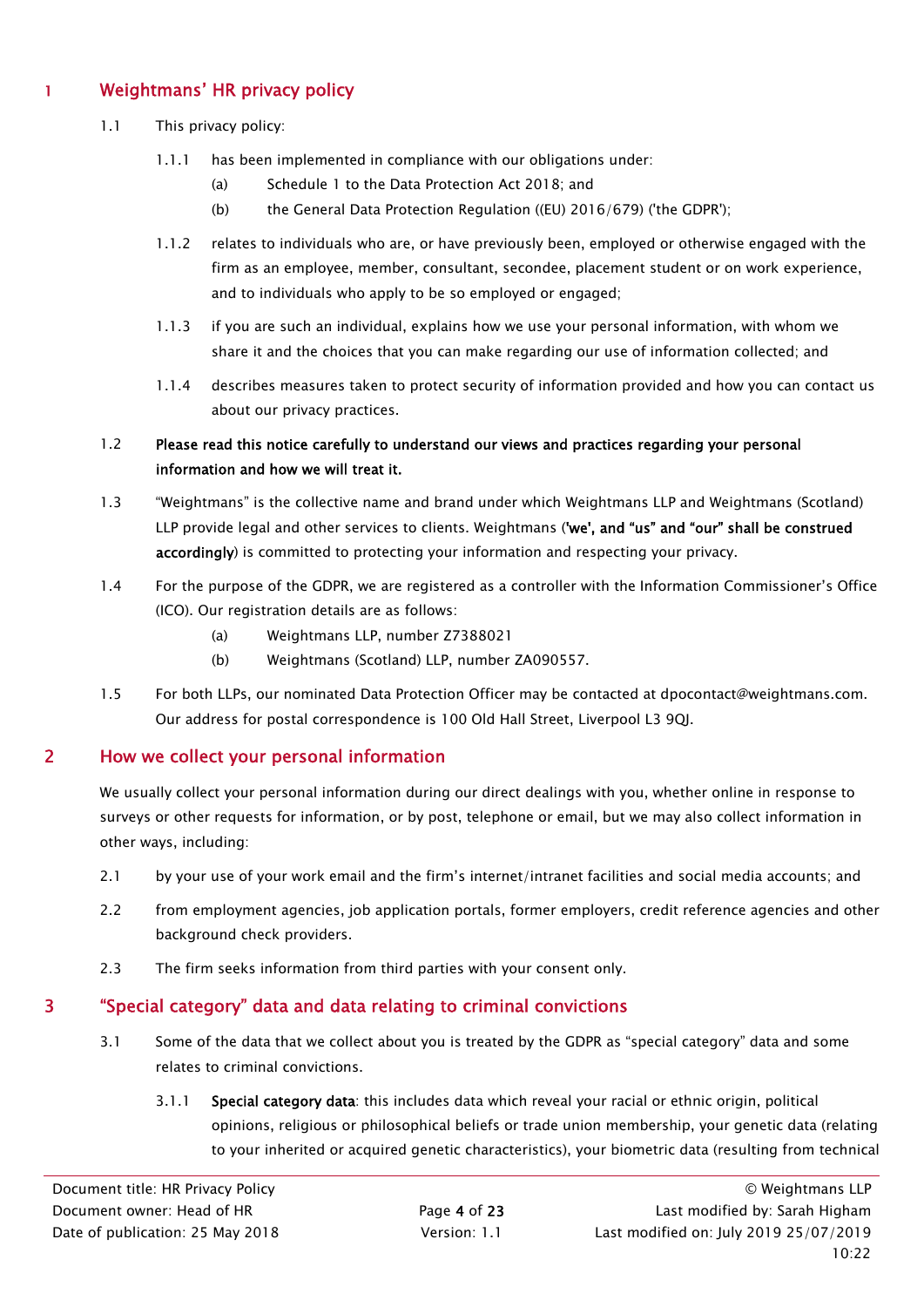processing relating to your physical, physiological or behavioural characteristics), data concerning your health and data concerning your sex life or sexual orientation.

- 3.1.2 Data relating to criminal convictions: We may ask you to provide details of any offence of which you have been convicted, and of any prosecutions pending against you. Whilst such details are not defined as "special category" data, the law treats special category data and criminal conviction and offence data in a similar manner. Processing of personal data that relates to criminal convictions and offences may usually only be carried out under the control of official authority, but sections 10(4) and (5) of the Data Protection Act 2018 permit exceptions to this rule.
- 3.2 We may process your special category data and criminal conviction and offence data:
	- 3.2.1 [Permission Type A]: for the purpose of performing or exercising the obligations or rights of either us (as controller) or you (as data subject) under employment law, social security law or social protection law. To process your data for this purpose, we are required to maintain for your benefit an explanatory policy, which appears in Appendix A to this document; or
	- 3.2.2 [Permission Type B]: in respect of criminal conviction and offence data, if this is necessary to protect members of the public (including clients of the firm) against dishonesty, malpractice, incompetence and other failures to meet the standards expected of a member of Weightmans staff. To process your data for this purpose, we are required to maintain for your benefit an explanatory policy, which appears in Appendix A to this document; or
	- 3.2.3 [Permission Type C]: if this is necessary in relation to any legal action that may arise between you and us; or
	- 3.2.4 **[Permission Type D]**: where the data concerns your health, as necessary to assess your working capacity or the provision to you of health care, provided that such data will be processed by, or under the supervision of, a professional under a suitable obligation of professional secrecy; or
	- 3.2.5 [Permission Type E]: where we use such data to ensure equality of opportunity or treatment between people: (i) of different racial or ethnic origin; (ii) holding different religious or philosophical beliefs; (iii) with different states of physical or mental health; or (iv) of different sexual orientation. To process your data for this purpose, we are required to maintain for your benefit an explanatory policy, which appears in Appendix A to this document; or
	- 3.2.6 **[Permission Type F**]: where necessary to make a determination of eligibility for, or of benefits payable under, an occupational pension scheme (although we cannot process such data for the purpose of taking measures or a decision with respect to a particular individual). To process your data for this purpose, we are required to maintain for your benefit an explanatory policy, which appears in Appendix A to this document; or
	- 3.2.7 [Permission Type G]: in "pseudonymised" form, such that the data can only be used to identify you when read in conjunction with other data which we maintain in a separate, secure database.
- 3.3 The "Permission Types" referred to above are cross-referenced below, under the heading "Why we collect your data and what we do with it".
- 3.4 If we cannot process your special category or criminal convictions data for any of the reasons above, we will either do so for another lawful purpose, or otherwise we will seek your explicit consent to such processing.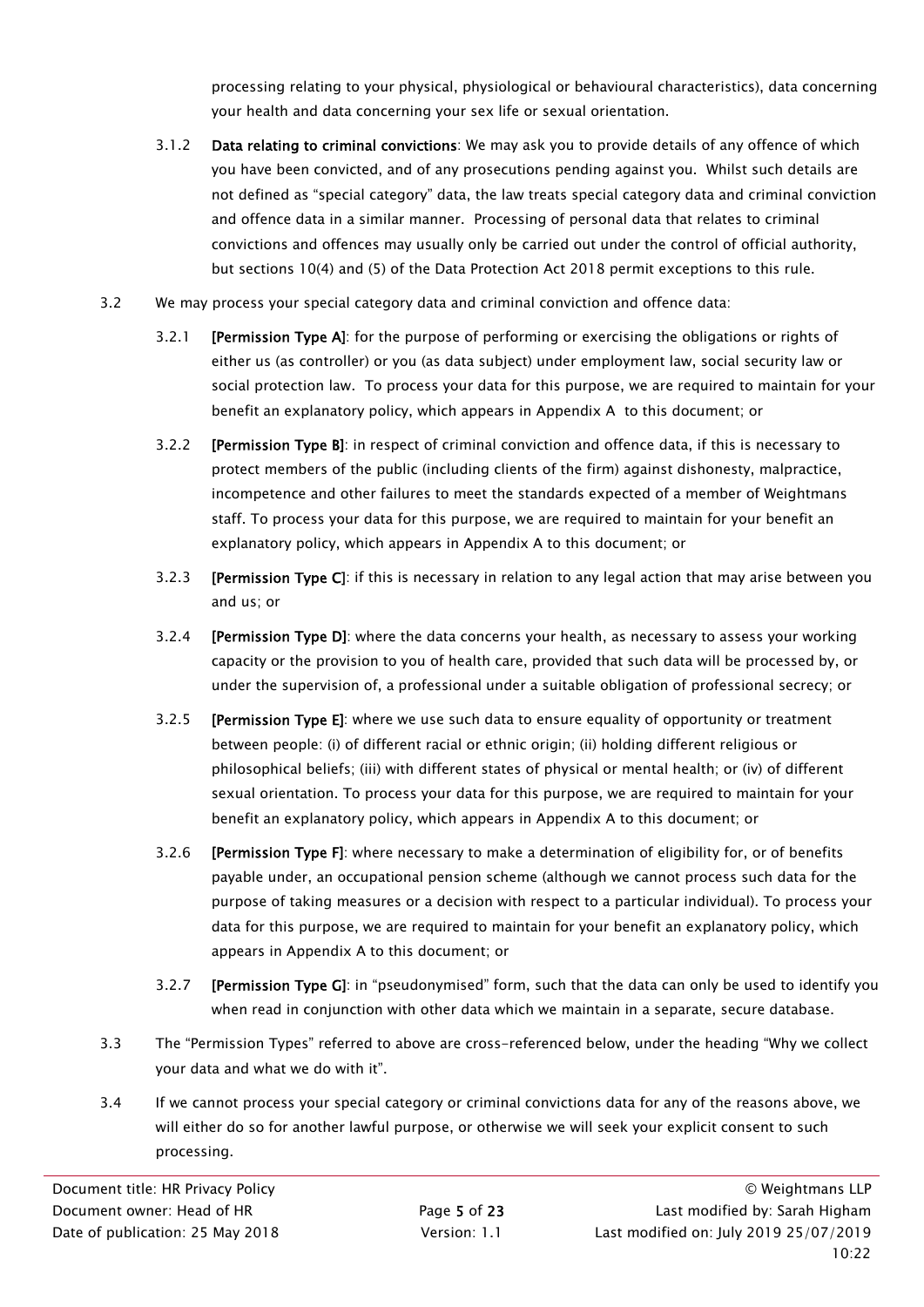# 4 Other data

In respect of personal data about you which does not fall under the preceding heading, in order to process such data lawfully, we expect to process such data as necessary:

- 4.1 [Permission Type H]: for the performance of our contract with you, or to take steps at your request prior to entering into such a contract; or
- 4.2 [Permission Type I]: to comply with legal obligations to which we are subject, such as obligations under laws relating to accounting, the environment, health and safety, social security and taxation; or
- 4.3 **[Permission Type J]**: on occasion, to protect your vital interests, or those of another person; or
- 4.4 [Permission Type K]: for the purposes of our legitimate interests, which we will notify to you. We will be entitled to process your personal data for these purposes, provided that such interests are not overridden by your fundamental rights and freedoms. As you will see below, you may be entitled to challenge our right to process your data in our legitimate interests.

The "Permission Types" referred to above are cross-referenced below, under the heading "Why we collect your data and what we do with it".

# 5 Your consent to our processing of your data

If we cannot process your personal data for any of the reasons above, we will either do so for another lawful purpose, or otherwise we will seek your consent to such processing. If we do seek your consent, we will provide you with full details of the information that we want to collect and the reason we need it, so that you can carefully consider whether you wish to consent. It will not be a condition of your contract with us that you agree to any request for consent from us.

# 6 Withdrawal of your consent or explicit consent

In some circumstances, our processing of your personal data will be lawful only if you give your consent or your explicit consent; in other circumstances, we may seek your consent where this is not strictly required. In either case, you will be entitled to withdraw your consent at any time, but note that such withdrawal:

- 6.1 will not affect the lawfulness of any processing by us of your personal data before withdrawal;
- 6.2 will not prevent us from processing your personal data if we may continue to rely on another lawful basis for processing; and
- 6.3 may result in the loss to you of a benefit to which you are entitled only for so long as your consent remains current.

# 7 Why we collect your data, and what we do with it

7.1 Table 1 below explains: (i) the purposes for which we may collect and process different categories of your personal data; (ii) why we are allowed to do so (with reference either to a Permission Type as defined above and/or because we have your consent or explicit consent); (iii) whether you have a statutory or contractual obligation to provide data or whether provision of data is necessary for the entry into a contract; and (iv) the period during which we expect to retain such data. Once we are satisfied that we no longer need to retain your data, we will erase it. Where we collect personal data for more than one purpose, we will retain it until such time as all such purposes have been fulfilled.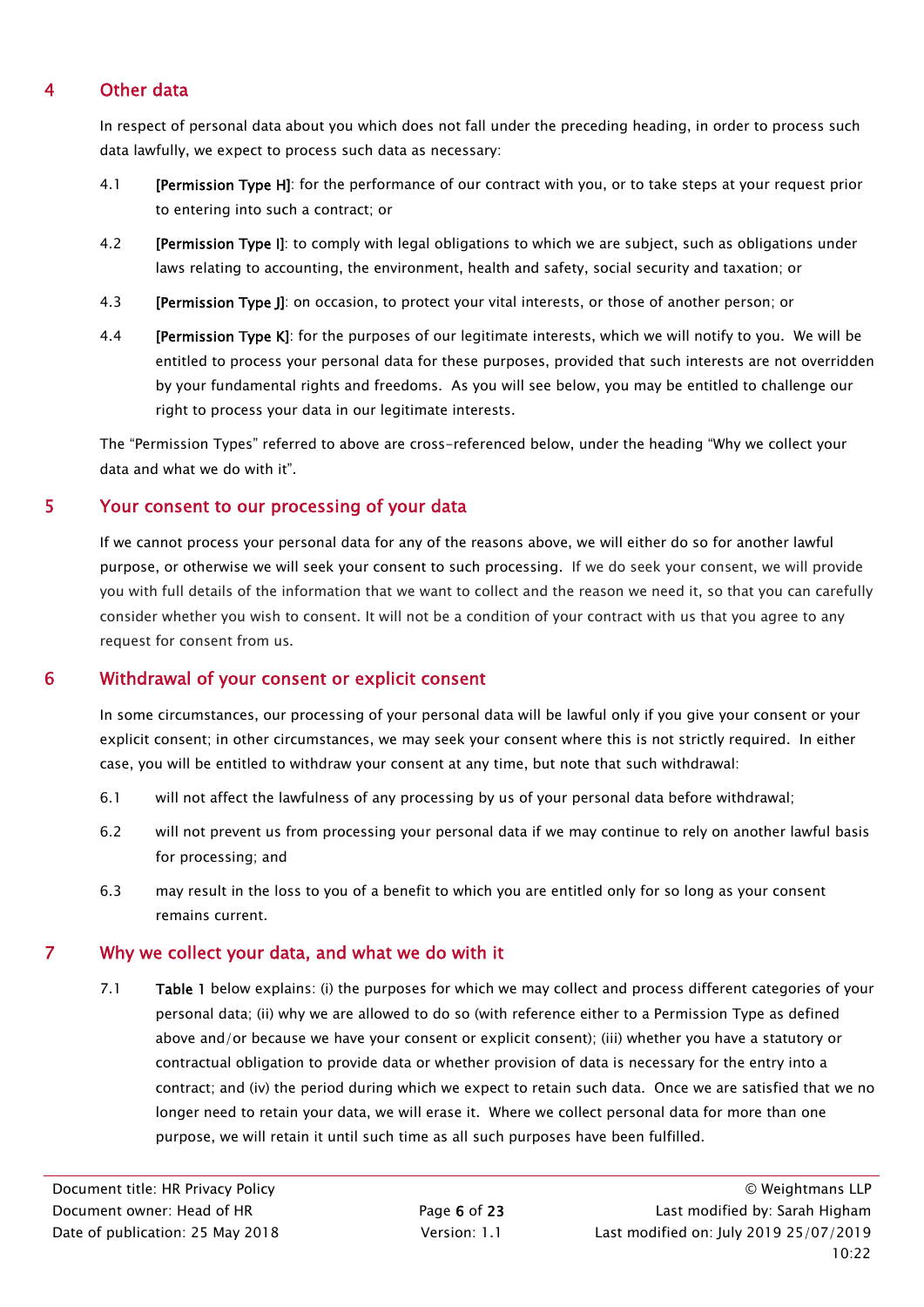# To understand what we mean when we refer to the erasure/deletion or retention of personal data, please see heading below "Deletion of personal data – a caveat".

A failure to provide information where this is a contractual requirement, or a requirement for entry into the relevant contract, may mean either that: (i) you are in breach of contract, which may result in termination of the contract and/or a claim in damages by us; or (ii) it will not be possible to enter into the relevant contract, or for part of the contract to be performed, and may mean that you will not qualify for one or more benefits to which you would otherwise have been entitled under that contract. If you fail to provide information where this is a statutory requirement, this may frustrate our entry into a contract with you and the performance by us of the obligations that we owe to you, and may expose you to legal action initiated by governmental or quasi-governmental authorities. If you are in any doubt as to your rights or obligations, whilst we will be happy to clarify or you may wish to take independent legal advice.

7.2 Table 2 below identifies where someone other than Weightmans and its representatives may have access to your data.

We do not currently transfer, or propose to transfer, any of your personal data to any third country (outside the European Economic Area) or to an international organisation, although some of our service providers may do so. If we are aware that such a transfer may take place, we will take steps to ensure that the transferee is subject to an adequacy decision by the European Commission (or any organisation which assumes the Commission's role following Brexit) or that the transfer is subject to another appropriate safeguard.

For information about the security of your data, whether processed within the EEA or elsewhere, see "Storage and transfer of your personal data" below.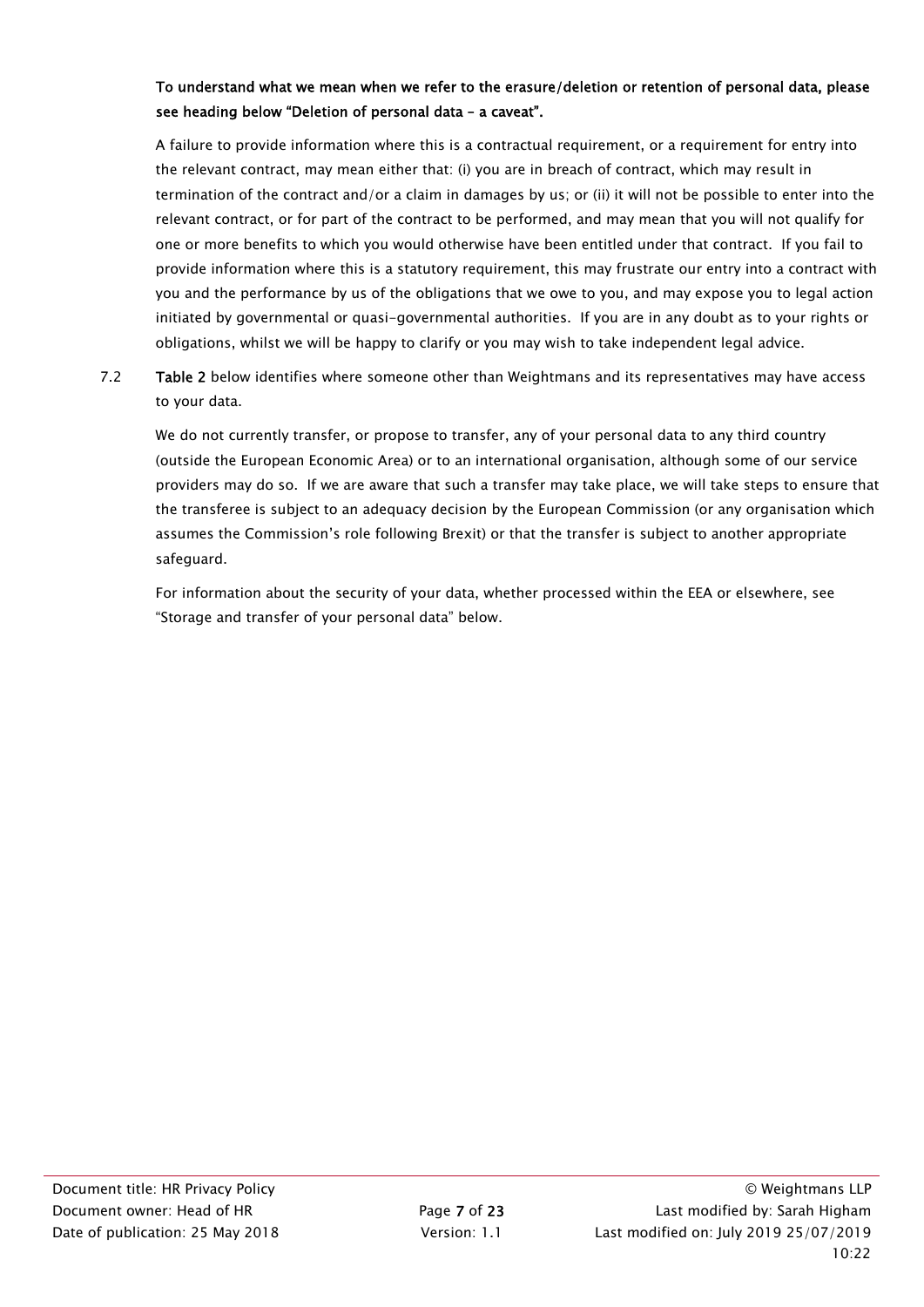Table 1: Data processed, purpose, lawful basis and duration, whether you are obliged to provide

| your obligation to provide                                                                                                                                                                                                                                                                                                                                                                                                                                                                                                                                               | basis on which processing is lawful?                                                                                                                                                                                                                                                                                |
|--------------------------------------------------------------------------------------------------------------------------------------------------------------------------------------------------------------------------------------------------------------------------------------------------------------------------------------------------------------------------------------------------------------------------------------------------------------------------------------------------------------------------------------------------------------------------|---------------------------------------------------------------------------------------------------------------------------------------------------------------------------------------------------------------------------------------------------------------------------------------------------------------------|
|                                                                                                                                                                                                                                                                                                                                                                                                                                                                                                                                                                          | (specify the Permission Types A to K- as                                                                                                                                                                                                                                                                            |
|                                                                                                                                                                                                                                                                                                                                                                                                                                                                                                                                                                          | defined above - which may apply)                                                                                                                                                                                                                                                                                    |
| This is information we need to draft our contract with you,                                                                                                                                                                                                                                                                                                                                                                                                                                                                                                              | We will retain this data for the duration of<br>your employment or engagement with us.                                                                                                                                                                                                                              |
| a member of staff.                                                                                                                                                                                                                                                                                                                                                                                                                                                                                                                                                       | We may also need to contact you for a                                                                                                                                                                                                                                                                               |
| You are not obliged to provide this data for the purposes of<br>preparing the contract. If you fail subsequently to provide<br>us with this data, or any changes to this data, this may<br>make it difficult for us to contact you for business purposes.                                                                                                                                                                                                                                                                                                                | reasonable time after your employment or<br>engagement with us ceases (your exit), and<br>will retain this information for such period.<br>Permission Type(s): H                                                                                                                                                    |
| We require some of this information to evidence your<br>entitlement to work in the UK; other information is needed<br>to facilitate compliance with our obligations to HMRC (in<br>particular, the payment of PAYE and national insurance) and<br>other government departments. You are not obliged to<br>provide this information, but a failure to do so may result in<br>our breach of legal obligations if we were to employ/engage<br>you.<br>We also require details of your pay entitlement to ensure<br>that we pay you in accordance with our obligations under | We will be required to retain this<br>information after you leave the firm for so<br>long as required by relevant legislation.<br>For example, HMRC may revisit compliance<br>with our PAYE obligations for a period of<br>three years after the end of the year of<br>your exit.<br>Permission Type(s): A, F, H, I |
|                                                                                                                                                                                                                                                                                                                                                                                                                                                                                                                                                                          | and to facilitate communication with you whilst you remain                                                                                                                                                                                                                                                          |

Document owner: Head of HR Page 8 of 23

8 of 23 **Brand Last modified by: Sarah Higham**  Date of publication: 25 May 2018 Version: 1.1 Last modified on: July 2019 25/07/2019 10:22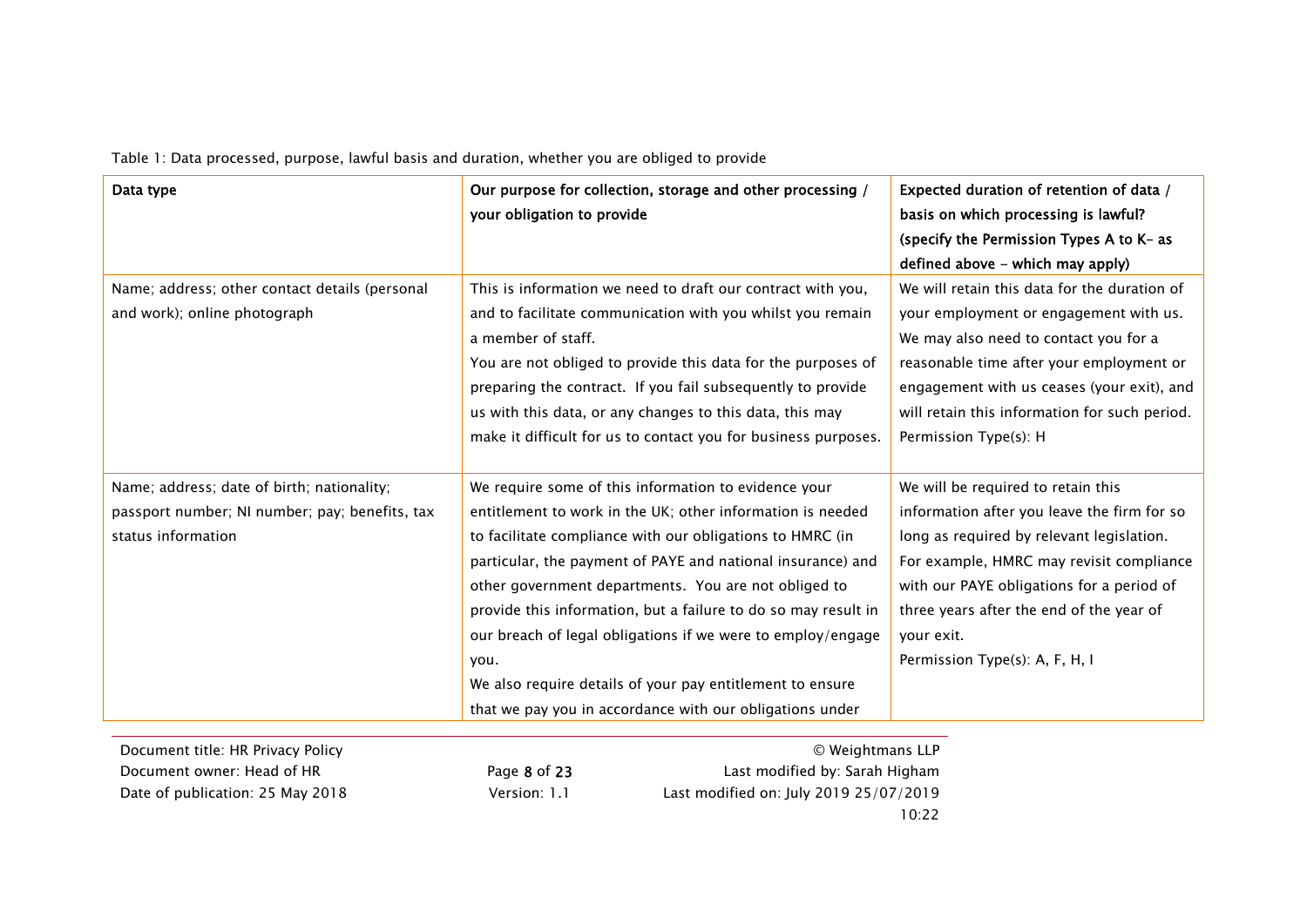|                                                   | our contract with you.                                          |                                                |
|---------------------------------------------------|-----------------------------------------------------------------|------------------------------------------------|
|                                                   | We may need to pass some of this information to third party     |                                                |
|                                                   | suppliers, to assess your suitability for the role in which you |                                                |
|                                                   | are (or will be) engaged, and to facilitate the performance by  |                                                |
|                                                   | you and us of our contract with you. Examples include           |                                                |
|                                                   | providers of investigative services (background checks),        |                                                |
|                                                   | payroll services, pensions advisory services and training.      |                                                |
|                                                   | For more details of such suppliers, see Table 2 below.          |                                                |
| Bank account details; attendance record (and      | We need this information to calculate and make payments         | Whilst we would expect to delete your bank     |
| hours worked)                                     | due to you under our contract with you. Your attendance         | account details once we have met all of our    |
|                                                   | (taking account of holidays, overtime, statutory or             | payment obligations to you, we would           |
|                                                   | compassionate leave, long-term illness and flexible and         | expect to retain your attendance record for    |
|                                                   | part-time working) is also relevant to this process.            | a reasonable period after your exit, so that   |
|                                                   | You are not obliged, legally or contractually, to provide bank  | we may deal with any queries that arise in     |
|                                                   | account details. If you do not do so, you may not be paid.      | the context of such payment obligations.       |
|                                                   | It is a requirement of your contract with us that we maintain   | You should however be aware that we may        |
|                                                   | a record of attendance at work. A failure to do so may          | retain a poor attendance record for so long    |
|                                                   | mean that you are not paid the correct amount, and may          | as we consider it possible that we may take    |
|                                                   | result in your breach of contract.                              | or defend legal proceedings against you.       |
|                                                   |                                                                 | Permission Type(s): C, H                       |
| Health information; GP and emergency contacts;    | We need this information to assess your working capacity,       | We will retain, or will procure that our third |
| marital status and dependants; private healthcare | to make suitable arrangements for you in the workplace,         | party health professional retains,             |
| claims record; life assurance nomination          |                                                                 |                                                |
|                                                   | and to deal appropriately if you suffer a health incident or    | information about your health only for so      |
|                                                   | accident, whether or not fatal and whether at work or           | long as this may be required by law. We        |
| Document title: HR Privacy Policy                 | © Weightmans LLP                                                |                                                |
| Document owner: Head of HR                        | Page 9 of 23<br>Last modified by: Sarah Higham                  |                                                |
| Date of publication: 25 May 2018                  | Version: 1.1<br>Last modified on: July 2019 25/07/2019          |                                                |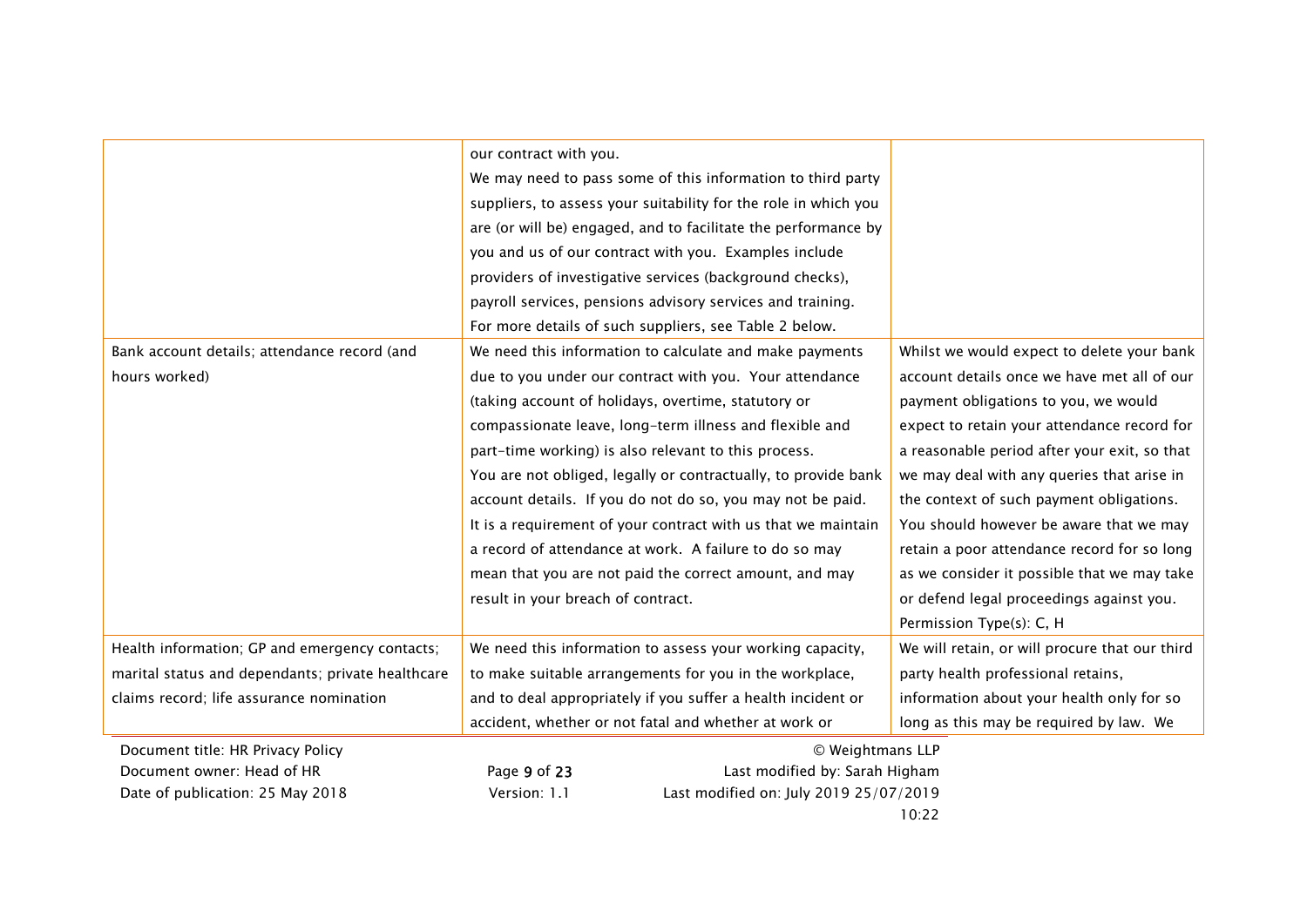|                                                     | elsewhere.                                                       | will retain your private healthcare claims   |
|-----------------------------------------------------|------------------------------------------------------------------|----------------------------------------------|
|                                                     | We also need to process claims record information in order       | record for so long after your exit as shall  |
|                                                     | to evaluate our annual renewal premium with our private          | be necessary to evaluate renewal with our    |
|                                                     | healthcare insurer from time to time.                            | health insurer or appointment of a new       |
|                                                     |                                                                  | health insurer.                              |
|                                                     |                                                                  | We will delete other information within a    |
|                                                     |                                                                  | reasonable period after your exit.           |
|                                                     |                                                                  | Permission Type(s): A, D, I, J               |
| Evidence of qualifications; details of convictions; | We need these data to assess your suitability (or continuing     | We would expect to retain some of this       |
| disciplinary proceedings by regulators; details of  | suitability) for a position with us, both at point of            | information until a reasonable time has      |
| personal insolvency, disqualifications from office, | recruitment and during your time with the firm.                  | elapsed after your exit, for example to      |
| management of insolvent bodies; job history;        | Some of this information is either "special category" data or    | facilitate the giving of references. We may  |
| employer references; skills and competencies;       | data relating to criminal convictions, as explained above, or    | retain information for longer if, in our     |
| continuing professional development (CPD)           | may otherwise be directly relevant to the performance of         | discretion, this is necessary for us to      |
| records; assessment records (scores and number      | your role. We will rely on this information to protect the       | comply with regulations or for the taking    |
| of attempts); attendance record; records of         | interests of our clients and staff and we must process it in     | or defence of any legal proceedings.         |
| appraisal/one-to-one meetings; records stored in    | order to assess your suitability for role prior to entering into | To the extent that we hold your personal     |
| Objective Manager®; records of disciplinary         | a contract with you. You are not legally obliged to provide      | data derived from your use of work email,    |
| proceedings conducted by the firm (and see also     | such information, but you may be contractually obliged to        | the firm's social media platforms and your   |
| below); personal information derived from your      | do so once you have signed your contract with us. In any         | access to the firm's internet facilities, or |
| use of work email, the firm's social media          | event, you should be aware that any withholding of such          | information derived from your use of firm-   |
| platforms and your access to the firm's internet    | information from us may result in withdrawal of our offer of     | issued swipe cards and images derived        |
| facilities; information derived from your use of    | employment, or your dismissal.                                   | from CCTV in our offices, we will archive    |
| firm-issued swipe cards and images derived from     | Other information is relevant to our determination of pay        | this information where it will be stored for |

Document title: HR Privacy Policy © Weightmans LLP Document owner: Head of HR Page 10 of 23 Last modified by: Sarah Higham Date of publication: 25 May 2018 Version: 1.1 Last modified on: July 2019 25/07/2019 10:22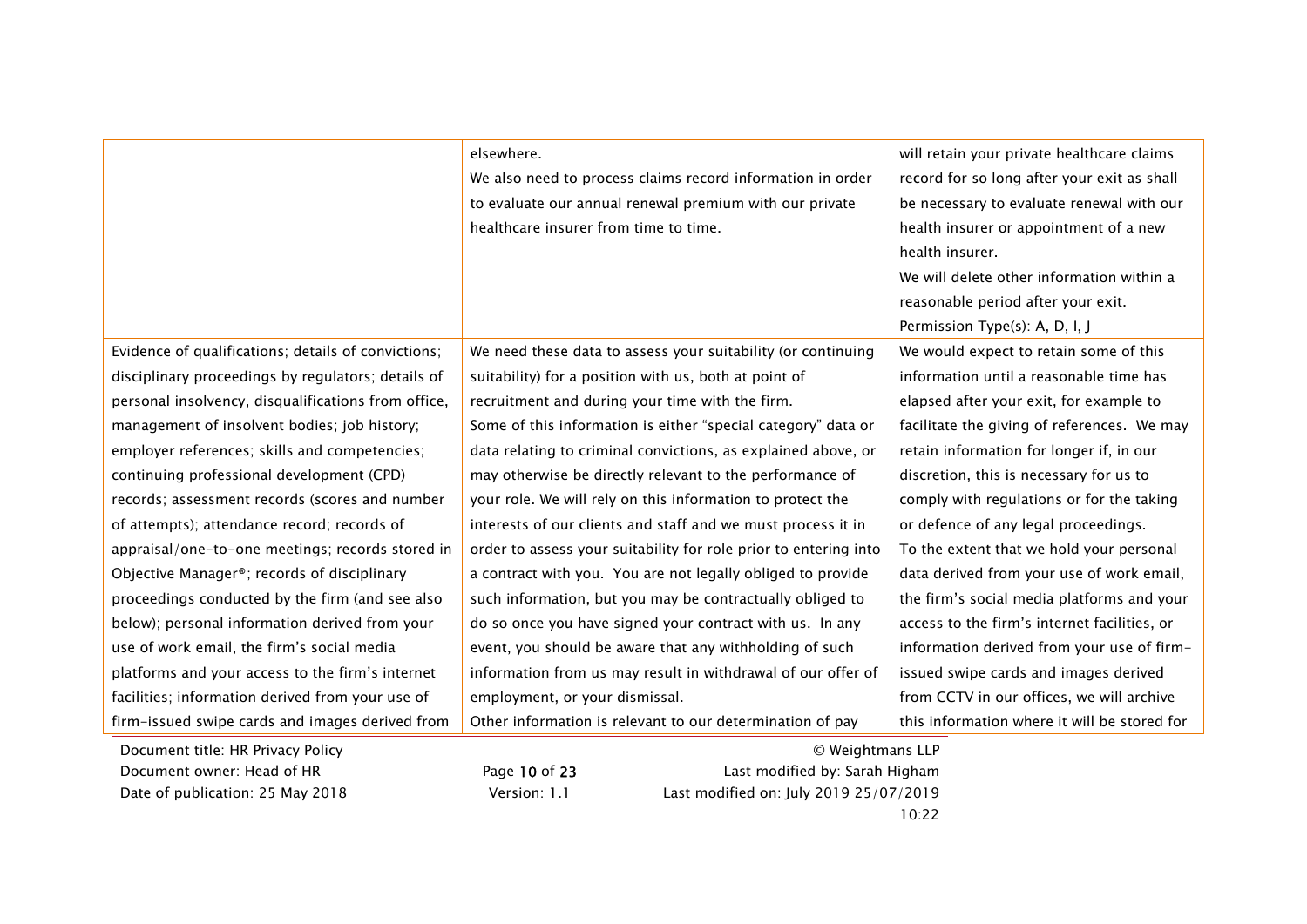| CCTV in our offices; hobbies and interests | awards and promotion. Again, you are not legally obliged to   | an indefinite period.                   |
|--------------------------------------------|---------------------------------------------------------------|-----------------------------------------|
|                                            | provide such information, but you may be in breach of your    | We would expect to delete information   |
|                                            | contract with us if you fail to do so.                        | about your private interests within a   |
|                                            | If you have a CPD requirement, whilst it will be your         | reasonable time following your exit.    |
|                                            | responsibility to meet this, we consider that as an employer  | Permission Type(s): A, B, C, H, I, J, K |
|                                            | we should create for you an environment in which you have     |                                         |
|                                            | an opportunity to develop your professional and personal      |                                         |
|                                            | skills. Accordingly, we host storage of your CPD records for  |                                         |
|                                            | your ease of access, but also to enable us to demonstrate to  |                                         |
|                                            | the Solicitors Regulation Authority and other relevant CPD    |                                         |
|                                            | regulators that we are committed to the development of our    |                                         |
|                                            | staff.                                                        |                                         |
|                                            | We consider that, whilst we may also be able to rely on       |                                         |
|                                            | other grounds for lawful processing, it is in our legitimate  |                                         |
|                                            | interests to retain all of the information referred to above. |                                         |
|                                            | Much of this information will be relevant to the quality of   |                                         |
|                                            | service that you are able to provide to our clients and/or to |                                         |
|                                            | your colleagues, to the development of the firm's business    |                                         |
|                                            | or to the creation of a harmonious working environment.       |                                         |
|                                            | If you choose to volunteer information about your private     |                                         |
|                                            | interests, this may help us to assess your likely "fit" with  |                                         |
|                                            | your immediate colleagues and the firm's clients. We          |                                         |
|                                            | believe therefore that we have a legitimate interest in       |                                         |
|                                            | processing such information, which may help us to assess      |                                         |
| Document title: HR Privacy Policy          | © Weightmans LLP                                              |                                         |

 Document owner: Head of HR Page 11 of 23 Last modified by: Sarah Higham Date of publication: 25 May 2018 Version: 1.1 Last modified on: July 2019 25/07/2019 10:22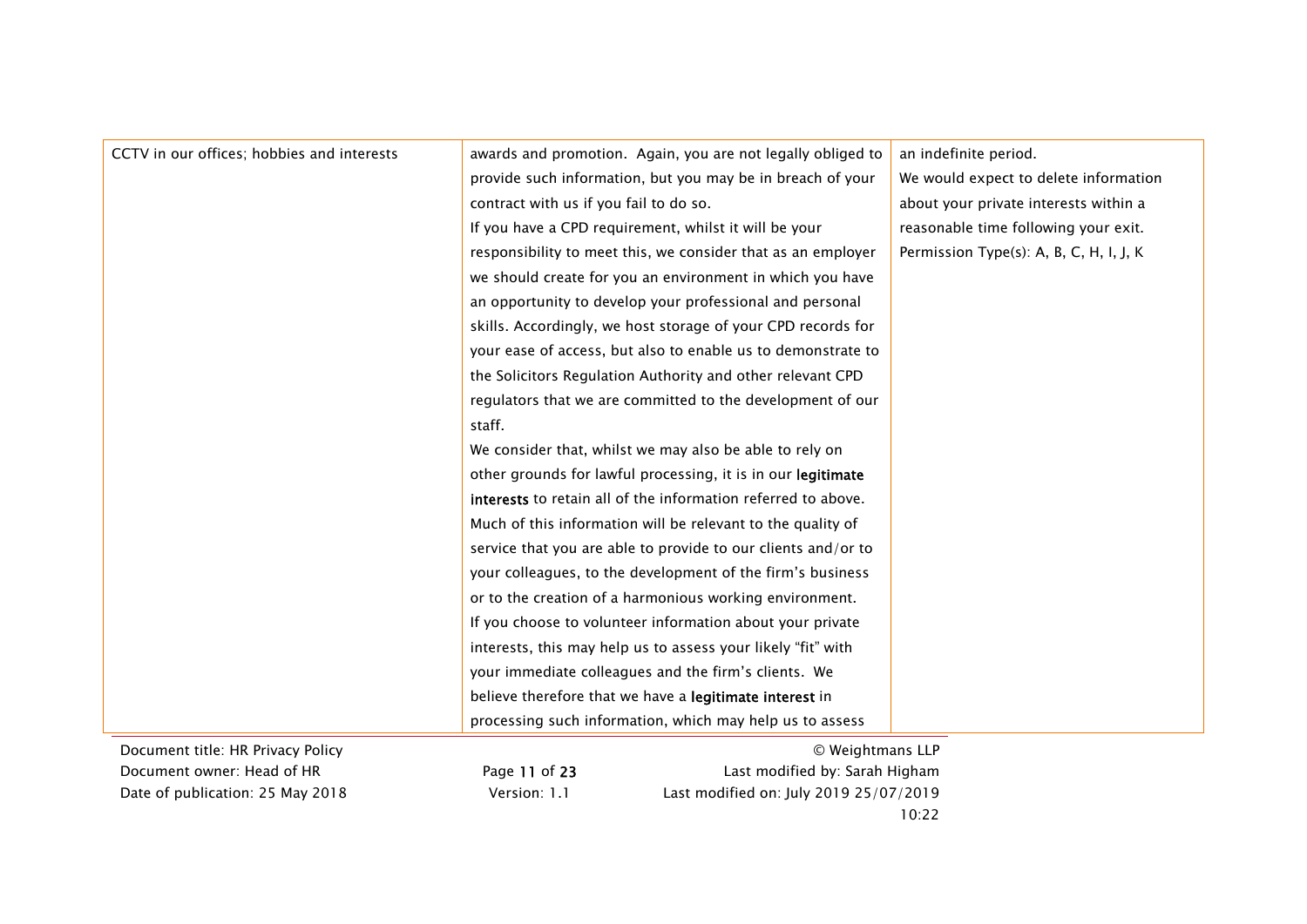|                                                    | your suitability for internal and external business           |                                              |
|----------------------------------------------------|---------------------------------------------------------------|----------------------------------------------|
|                                                    | development activity.                                         |                                              |
| Your utilisation of grievance procedures; records  | We maintain records of this information in order to comply    | Legislation may require that we retain such  |
| of disciplinary proceedings conducted by the       | with our responsibilities to you and other staff members as   | information for a specified period following |
| firm; health and safety incidents in which you are | an employer, our obligations under health, safety and         | your exit. Subject to this, and to our       |
| involved; comments made at exit interview          | environmental legislation and to inform our improvement of    | retention of information for so long as we   |
|                                                    | working conditions.                                           | determine that this may be necessary for     |
|                                                    | We are for some purposes (in case our staff are subject of a  | us to take or defend legal proceedings, we   |
|                                                    | TUPE transfer) legally obliged to retain records of the       | will delete this information within a        |
|                                                    | exercise by staff of any grievances and of any disciplinary   | reasonable period after your exit.           |
|                                                    | proceedings conducted by the firm. We must also keep          | Permission Type(s): A, C, D, H, I            |
|                                                    | records of some health and safety incidents at our premises.  |                                              |
|                                                    | There is no legal or contractual obligation on you to attend, |                                              |
|                                                    | or to make representations at, an exit interview. Nor are we  |                                              |
|                                                    | legally obliged to maintain a record of such proceedings.     |                                              |
|                                                    | Whether or not we are legally obliged to retain any such      |                                              |
|                                                    | records, we believe that it is in our legitimate interests to |                                              |
|                                                    | process such information, as it may be used to drive          |                                              |
|                                                    | business change and improve our staff working                 |                                              |
|                                                    | environment.                                                  |                                              |
| "Special category" data other than health          | Subject to our legal obligation to report on our gender pay   | Subject to your right to have such data      |
| information (racial or ethnic origin, religious or | gap, we have no legal obligation to collect this information, | erased, we expect to retain this data        |
| philosophical beliefs, sexual orientation/gender); | and you have no legal obligation to provide it.               | during your time with the firm, and for an   |
| type of school attended                            | Our reason for requesting that you provide these data is to   | indefinite period of time after your exit.   |
| Document title: HR Privacy Policy                  | © Weightmans LLP                                              |                                              |
| Document owner: Head of HR                         | Last modified by: Sarah Higham<br>Page 12 of 23               |                                              |
| Date of publication: 25 May 2018                   | Last modified on: July 2019 25/07/2019<br>Version: 1.1        |                                              |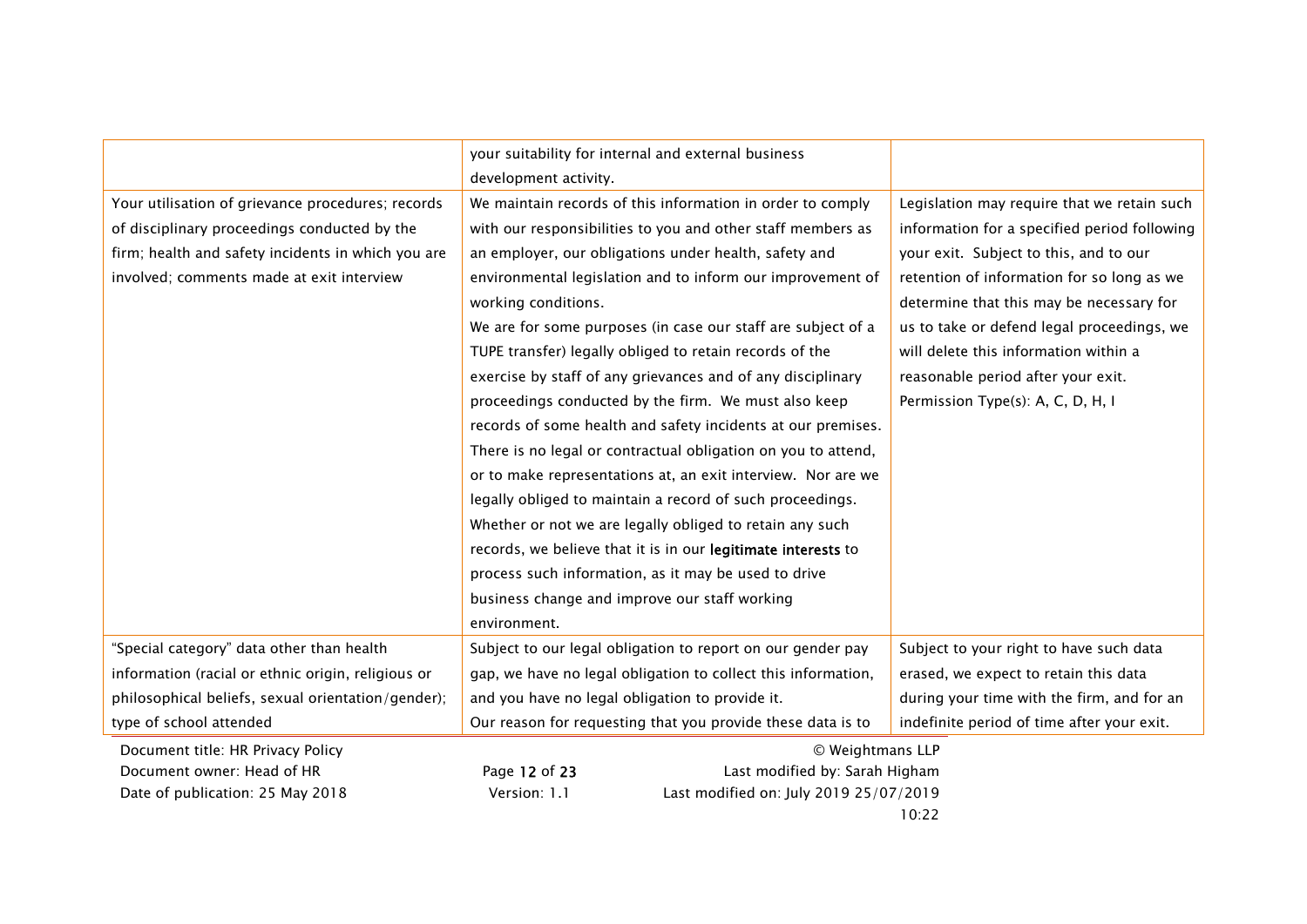|                                   | enable us to monitor the extent to which we comply with        | This will enable us to chart our progress |
|-----------------------------------|----------------------------------------------------------------|-------------------------------------------|
|                                   | our policy of equality and diversity in the workplace          | towards a fully-diverse workforce.        |
|                                   | https://www.weightmans.com/careers/equality-and-               | Permission Type(s): E, G                  |
|                                   | diversity/. We consider that it is morally correct to comply   |                                           |
|                                   | with this policy. Compliance may also improve our              |                                           |
|                                   | reputation as an employer, and we may have contractual         |                                           |
|                                   | obligations with certain clients and public sector             |                                           |
|                                   | organisations to do so. Accordingly, we consider that it is in |                                           |
|                                   | our legitimate interests to collect these data.                |                                           |
|                                   | Even though you provide this information voluntarily, to       |                                           |
|                                   | process information collected on or after 25 May 2018 we       |                                           |
|                                   | need your explicit consent. For information collected prior    |                                           |
|                                   | to this date, we were entitled to rely on your consent as      |                                           |
|                                   | implied by your providing the information voluntarily, and     |                                           |
|                                   | we may continue to process it for the purposes for which we    |                                           |
|                                   | collected it. Whenever collected, you are entitled to request  |                                           |
|                                   | that we delete this information, as explained below.           |                                           |
|                                   | [Once collected, this information is "pseudonymised",          |                                           |
|                                   | meaning that our database which stores the information         |                                           |
|                                   | identifies you by number only. To attribute this information   |                                           |
|                                   | to you requires the user to access a separate, secure          |                                           |
|                                   | database, a technique recognised by the GDPR. If you           |                                           |
|                                   | request that we delete this personal data, we will do so by    |                                           |
|                                   | removing your name from the separate database, so that         |                                           |
| Document title: HR Privacy Policy | © Weightmans LLP                                               |                                           |

 Document owner: Head of HR Page 13 of 23 Last modified by: Sarah Higham Date of publication: 25 May 2018 Version: 1.1 Last modified on: July 2019 25/07/2019 10:22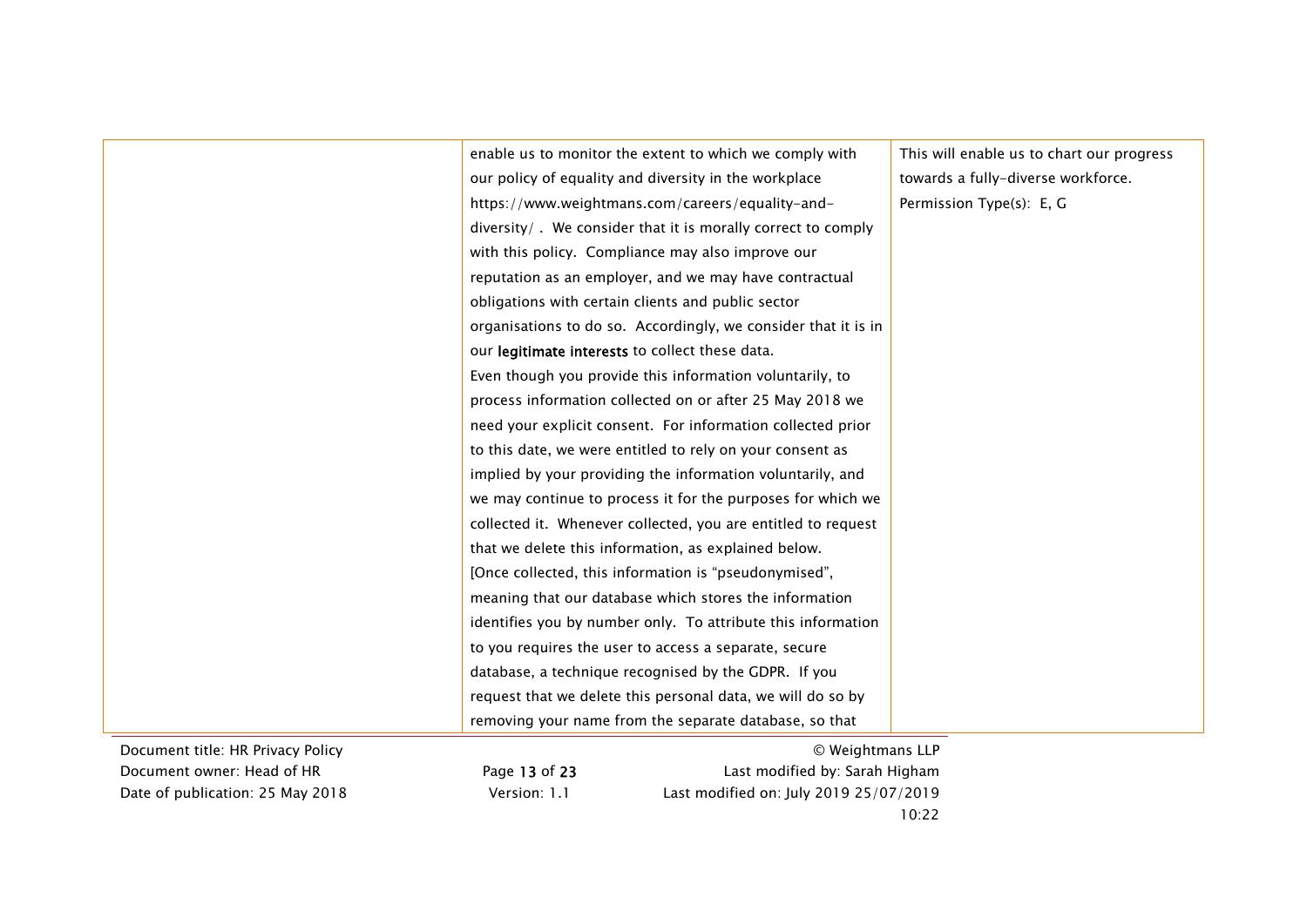|                                                    | our statistical data will no longer include "personal data"   |                                             |
|----------------------------------------------------|---------------------------------------------------------------|---------------------------------------------|
|                                                    | concerning you.                                               |                                             |
| Information that you provide to us in connection   | You may ask us to provide your prospective mortgage           | We expect to delete this information within |
| with your mortgage/tenancy application             | lender or landlord with confirmation of your employment       | a reasonable time following your exit, but  |
|                                                    | status and pay, to enable you to move residence.              | will do so sooner if you request us to do   |
|                                                    | You do not have to provide this information, and must         | SO.                                         |
|                                                    | consent in writing to our storage and other processing of it, | Permission Type(s): Your consent            |
|                                                    | and to our transfer of your personal data as required by the  |                                             |
|                                                    | relevant mortgage lender / landlord. A failure to provide     |                                             |
|                                                    | this information, or to consent to our sharing of details of  |                                             |
|                                                    | your pay, may result in a failure of your mortgage/tenancy    |                                             |
|                                                    | application.                                                  |                                             |
| Information that we need to facilitate the         | We may from time to time make available to you, or procure    | We expect to delete this information within |
| provision to you of non-contractual staff benefits | for you, benefits other than in compliance with our           | a reasonable time following your exit, but  |
|                                                    | contractual or statutory obligations. Past examples of such   | will do so sooner if you request us to do   |
|                                                    | benefits include the provision of childcare vouchers and      | SO.                                         |
|                                                    | participation in a cycle-to-work scheme.                      | Permission Type(s): Your consent            |
|                                                    | In order to take up these benefits, you may need to provide   |                                             |
|                                                    | us with additional information, for example to assess your    |                                             |
|                                                    | eligibility for the benefit in question. You do not have to   |                                             |
|                                                    | provide this information, but you may not be able to access   |                                             |
|                                                    | the benefit if you do not do so.                              |                                             |
|                                                    | You must consent in writing to us collecting and processing   |                                             |
|                                                    | these details. Whilst you may withdraw such consent at any    |                                             |
| Document title: HR Privacy Policy                  | © Weightmans LLP                                              |                                             |
| Document owner: Head of HR                         | Page 14 of 23<br>Last modified by: Sarah Higham               |                                             |
| Date of publication: 25 May 2018                   | Version: 1.1<br>Last modified on: July 2019 25/07/2019        |                                             |

10:22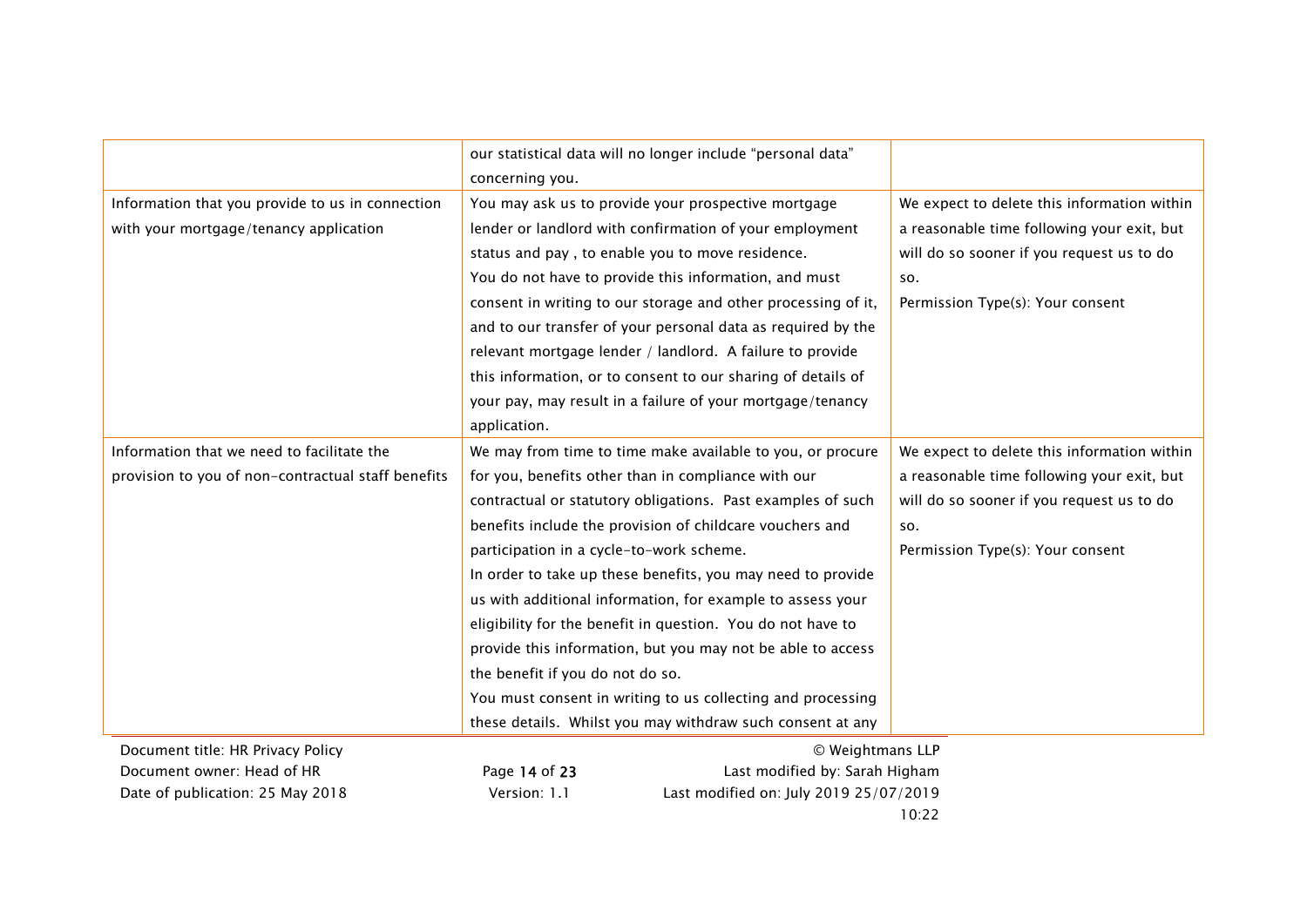|                                          | time, you may thereby lose access to the relevant benefit.      |                                              |
|------------------------------------------|-----------------------------------------------------------------|----------------------------------------------|
| Information that you provide with your   | If you apply to the firm, you will provide some of the          | If your application is successful, we will   |
| application for a position with the firm | information described above in this table.                      | retain your information for the period(s)    |
|                                          | We will use this information to communicate with you and to     | applicable to such information, as stated    |
|                                          | assess your suitability for the position for which you have     | above.                                       |
|                                          | applied or, if no such position is currently available, for any | If your application is not successful, or if |
|                                          | position which may later become available. It is necessary      | there is no suitable vacancy at the time you |
|                                          | that we process this information, at your request, prior to     | apply, we would generally expect to retain   |
|                                          | entering in any contract with you.                              | your information for approximately twelve    |
|                                          | You are not obliged to provide any of this information at       | months following, as appropriate, the date   |
|                                          | this stage, but if you fail to do so we may be unable: (i) to   | on which we notify you that you have been    |
|                                          | process your application; and/or (ii) to assess your            | unsuccessful or receipt of your application. |
|                                          | suitability for the available position.                         | With your written consent, we may retain     |
|                                          |                                                                 | the information for longer. Conversely, we   |
|                                          |                                                                 | will delete sooner if you ask us to do so.   |
|                                          |                                                                 | If your application is handled by an         |
|                                          |                                                                 | external recruitment portal, the retention   |
|                                          |                                                                 | of your information will be determined by    |
|                                          |                                                                 | our arrangements with such recruitment       |
|                                          |                                                                 | portal.                                      |
|                                          |                                                                 | Permission Type(s): B, H, your consent       |
| Future employment details                | We may ask you to provide details of your future employer,      | We expect to retain this information         |
|                                          | for the purposes of any alumni arrangements which we may        | indefinitely following your exit, but will   |
|                                          | operate.                                                        | erase it if you request us to do so.         |
| Document title: HR Privacy Policy        | © Weightmans LLP                                                |                                              |
| Document owner: Head of HR               | Last modified by: Sarah Higham<br>Page 15 of 23                 |                                              |
| Date of publication: 25 May 2018         | Last modified on: July 2019 25/07/2019<br>Version: 1.1          |                                              |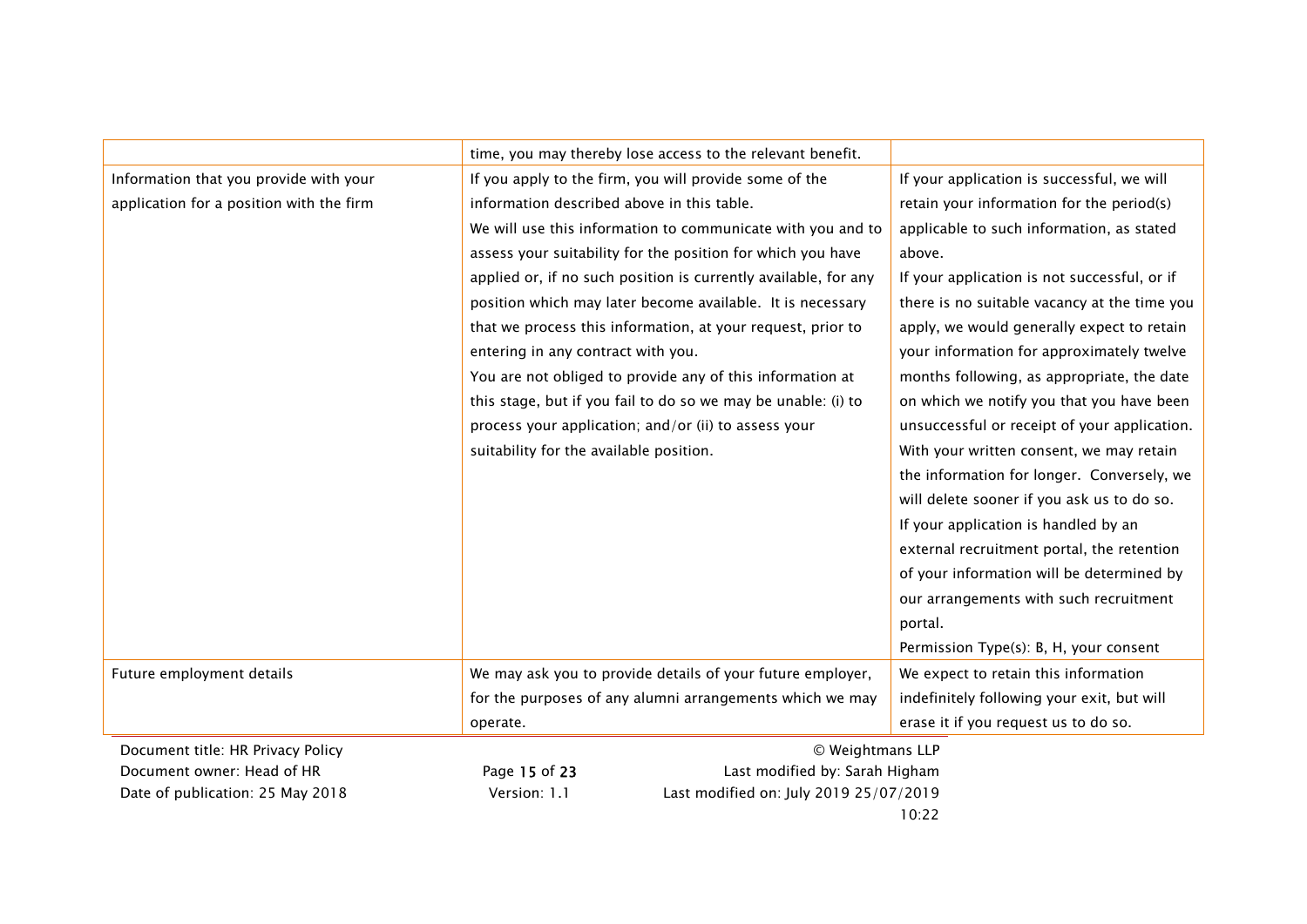| You do not have to provide this information, but may do so | Permission Type(s): Your consent |
|------------------------------------------------------------|----------------------------------|
| voluntarily if, for example, you wish us to provide an     |                                  |
| employer reference on your behalf. You must consent in     |                                  |
| writing to us processing these details.                    |                                  |

Document title: HR Privacy Policy © Weightmans LLPDocument owner: Head of HR Page 16 of 23 Last modified by: Sarah Higham Date of publication: 25 May 2018 Version: 1.1 Last modified on: July 2019 25/07/2019 10:22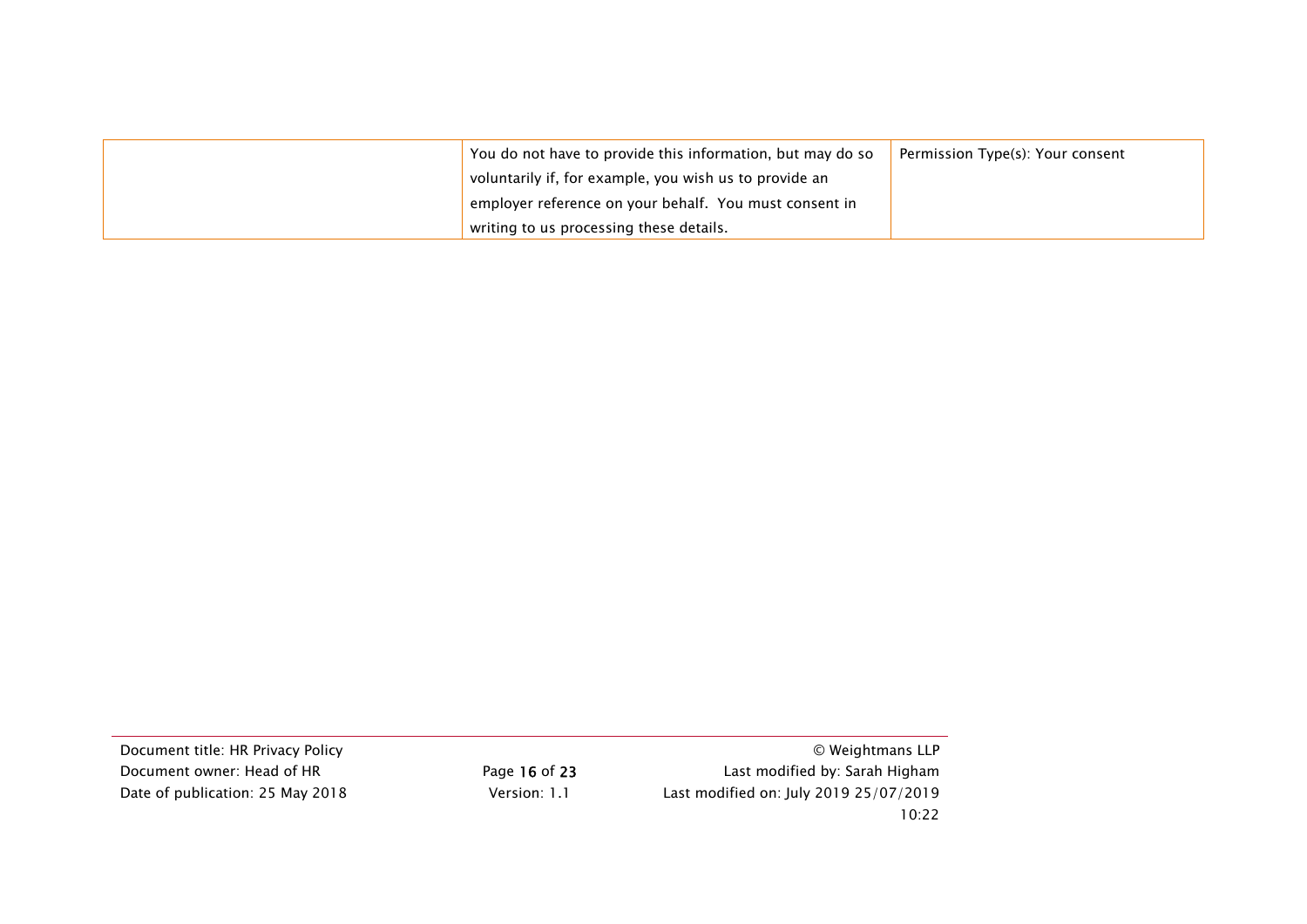Table 2: Recipients of personal data, overseas transfers and safeguards

| Data type                                                       | <b>Recipients</b>                                                                           |  |
|-----------------------------------------------------------------|---------------------------------------------------------------------------------------------|--|
| All data                                                        | Any of our offices, including for the avoidance of doubt our Glasgow office (occupied by    |  |
|                                                                 | Weightmans (Scotland) LLP)                                                                  |  |
| All data                                                        | The prospective buyer (or other transferee) or seller of any business or assets that we may |  |
|                                                                 | sell (or transfer) or buy                                                                   |  |
| All data                                                        | A third party acquiring Weightmans LLP and/or Weightmans (Scotland) LLP                     |  |
| Name; email address; telephone number; date of birth; gender;   | Payroll Services Provider                                                                   |  |
| information about your remuneration, including entitlement to   |                                                                                             |  |
| benefits such as pensions or insurance cover;                   |                                                                                             |  |
| details of your bank account and national insurance number;     |                                                                                             |  |
| details of your schedule (days of work and working hours) and   |                                                                                             |  |
| attendance at work;                                             |                                                                                             |  |
| details of periods of leave taken by you, including holiday,    |                                                                                             |  |
| sickness absence, family leave and sabbaticals                  |                                                                                             |  |
| Name; address; marital status; gender; contact details,         | <b>Pensions Adviser</b>                                                                     |  |
| including email address and telephone number; date of birth;    |                                                                                             |  |
| information about your salary; employment start date; job role; |                                                                                             |  |
| NI number                                                       |                                                                                             |  |
| Name; address; contact details, including email address and     | <b>Screening Service Provider</b>                                                           |  |
| telephone number;                                               |                                                                                             |  |
| details of your qualifications, skills, experience and          |                                                                                             |  |
| Document title: HR Privacy Policy<br>© Weightmans LLP           |                                                                                             |  |
| $P_{200}$ 17 of 23<br>Document owner: Head of HD                | Last modified by: Sarah Higham                                                              |  |

Document owner: Head of HR **Page 17 of 23** Last modified by: Sarah Higham Date of publication: 25 May 2018 Version: 1.1 Last modified on: July 2019 25/07/2019

10:22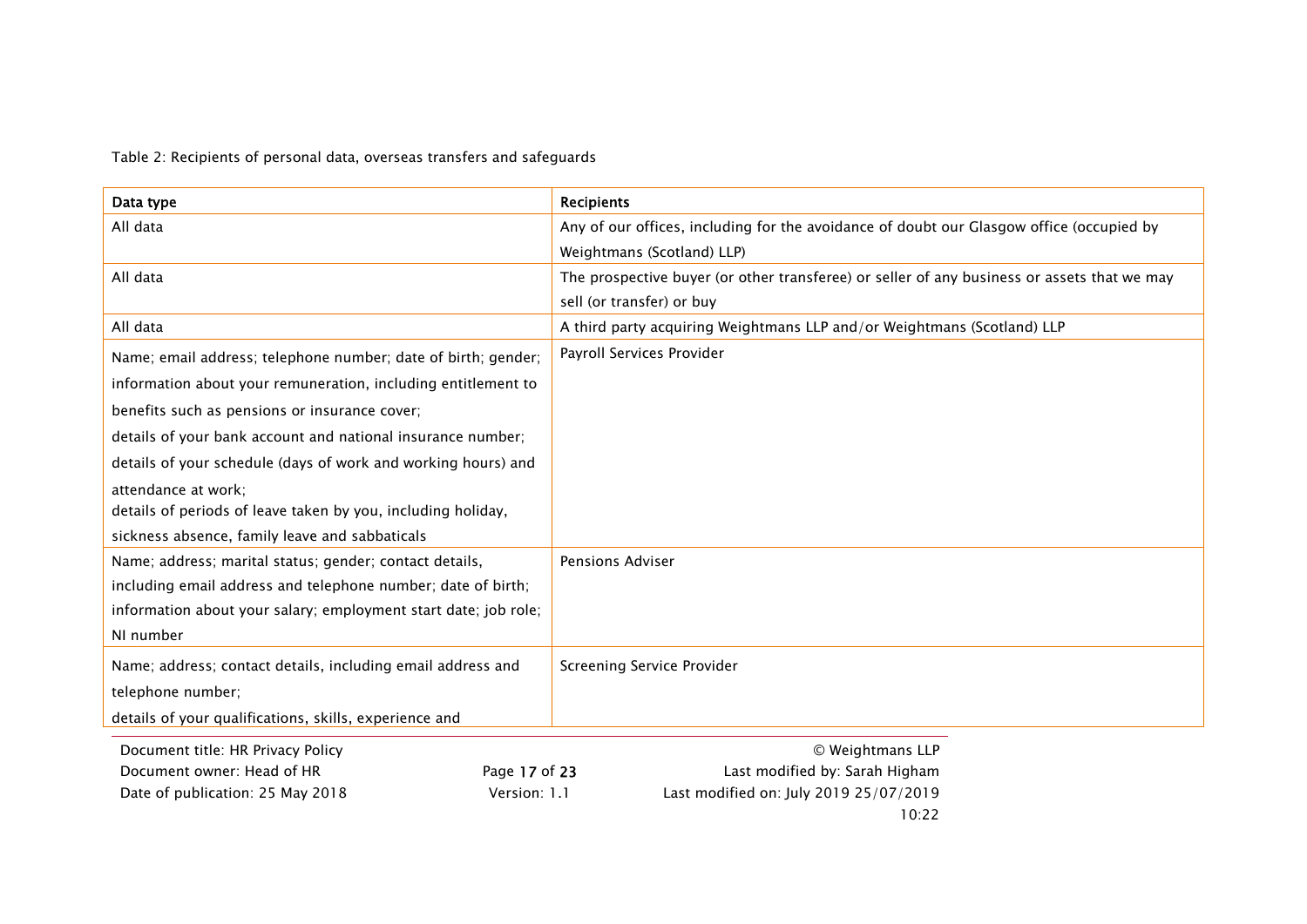| employment history;                                            |                                         |
|----------------------------------------------------------------|-----------------------------------------|
| information about your current level of remuneration,          |                                         |
| including benefit entitlements;                                |                                         |
| information about your entitlement to work in the UK; DBS      |                                         |
| criminal records background check                              |                                         |
| Name; email address; log-in details and password for the       | <b>Online Training Provider</b>         |
| provider's platform; records of the number of attempts to pass |                                         |
| online assessments, and scores achieved; any personal data     |                                         |
| that you enter into the provider's platform                    |                                         |
| Name; date of birth; address; other contact details, including | Occupational Health Provider            |
| telephone number and email address; job role; information on   |                                         |
| days absent and reasons for absence                            |                                         |
| Name, phone number, email address, log on details, job role,   | <b>Contribution Management Provider</b> |
| job location and division                                      |                                         |
| Name; address; other contact details, including email address  | Recruitment Portal Provider             |
| and telephone number;                                          |                                         |
| details of your qualifications, skills, experience and         |                                         |
| employment history                                             |                                         |
| Name, phone number, email address, log on details, job role,   |                                         |
| job location and division                                      | Recognition Reward Platform             |

| Document title: HR Privacy Policy |               | © Weightmans LLP                       |
|-----------------------------------|---------------|----------------------------------------|
| Document owner: Head of HR        | Page 18 of 23 | Last modified by: Sarah Higham         |
| Date of publication: 25 May 2018  | Version: 1.1  | Last modified on: July 2019 25/07/2019 |
|                                   |               | 10:22                                  |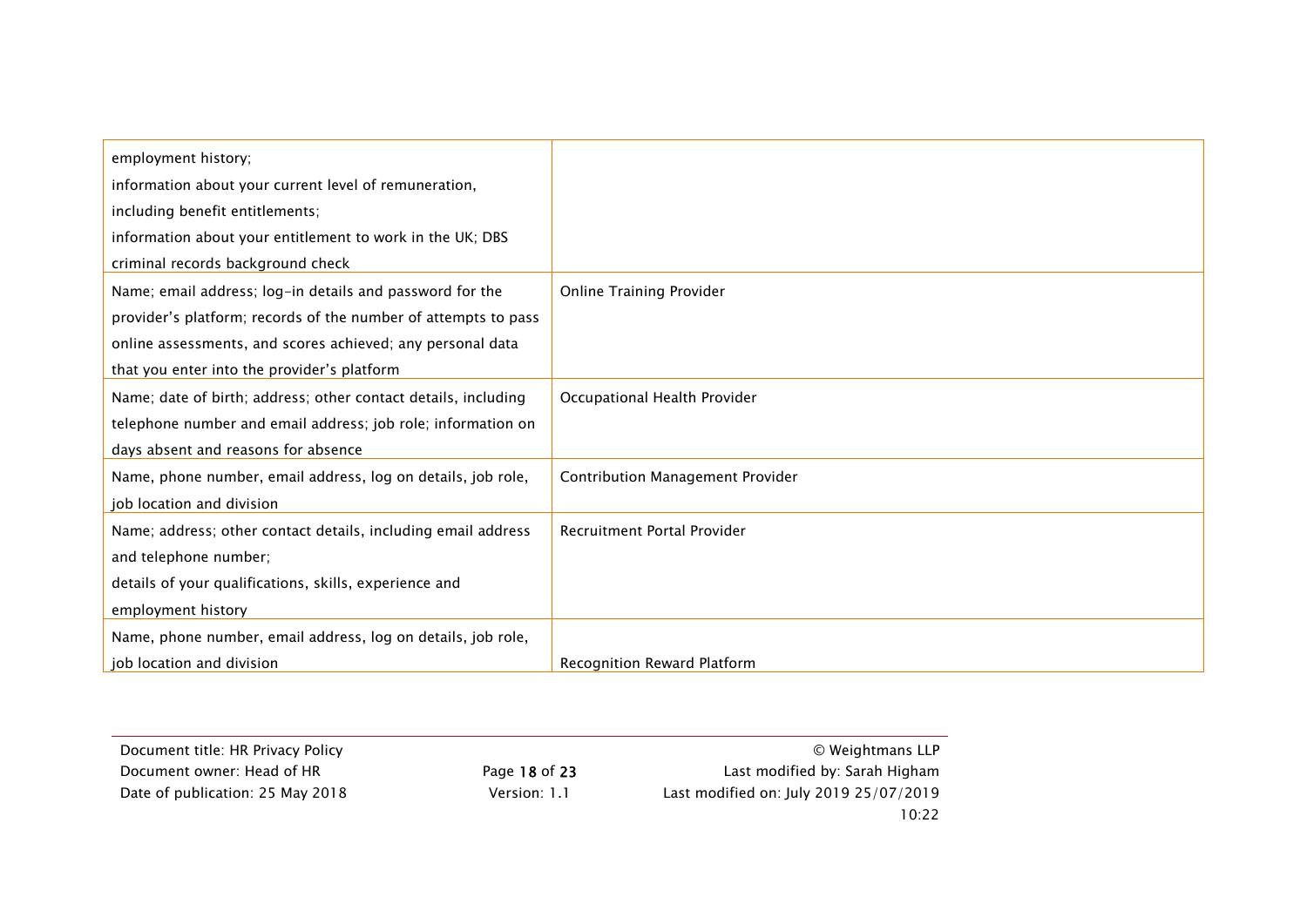# 8 Storage and transfer of your personal data

All information that you provide to us in electronic format is stored on our secure servers. We have put in place appropriate security measures to prevent your personal information from being accidentally lost, used or accessed in an unauthorised way, altered or disclosed. We are certified to ISO 27001: 2013 and have Cyber Essentials Plus accreditation.

Where we have given you (or where you have chosen) a password which enables you to access certain parts of our network, you are responsible for keeping this password confidential. We ask you not to share a password with anyone.

We limit access to your personal information to those employees, agents, contractors and other third parties who have a business need to know. They will only process your personal information on our instructions and they are subject to a duty of confidentiality.

As noted above, we may have to share your data with third parties, including third party service providers and other Weightmans' entities. All such recipients of your data are required to take appropriate security measures to protect your personal information. We do not allow our third party service providers to use your personal data for their own purposes, but permit them to process your personal data only for specified purposes and in accordance with our instructions.

The third parties to whom we are most likely to transfer your data, and the types of data likely to be subject to such a transfer, are listed in Table 2, above.

Notwithstanding the implementation of security measures by us and by our third party service providers, as a global environment the internet can involve the international transmission of data. Transmission of information via the internet or any social media is not completely secure, and we cannot guarantee the security of your personal data during transmission. By accessing our servers and communicating with us electronically, you acknowledge and accept that our processing of your personal information is subject to this risk.

Although unusual, the data that we collect from you may, subject to the next paragraphs, be transferred to, and stored at, a destination outside the European Economic Area ("EEA"). It may also be accessed by individuals operating outside the EEA who work for us or for one of our suppliers. Provided we take precautions (examples of which are described in the bullet points which follow) to ensure that the relevant recipient of your data is obliged to keep it secure, we do not require your consent to transfer these data outside the EEA. However, if it is not possible to implement such precautions, we will seek your consent to such transfer. We will in any event take all steps reasonably necessary to ensure that your data is treated securely, in accordance with this privacy policy and our obligations (and the recipient's obligations) under the GDPR.

We will generally only permit the transfer of personal data outside the EEA or to an international organisation in the following circumstances:

- 8.1 the European Commission has decided that the country or international organisation to which we propose to transfer the data ensures an adequate level of protection within Article 45 GDPR; or
- 8.2 if the Commission has not decided that the recipient country or international organisation offers an adequate level of protection within Article 45 GDPR (or if such decision has been repealed, withdrawn, annulled or declared invalid) we will either: (i) ensure that the recipient controller or processor has provided appropriate safeguards within Article 46 GDPR; or (ii) as noted above, seek your explicit consent to the proposed transfer, having informed you of the possible risks of such transfer and having ensured that the transfer will meet the other conditions of Article 49(1) GDPR.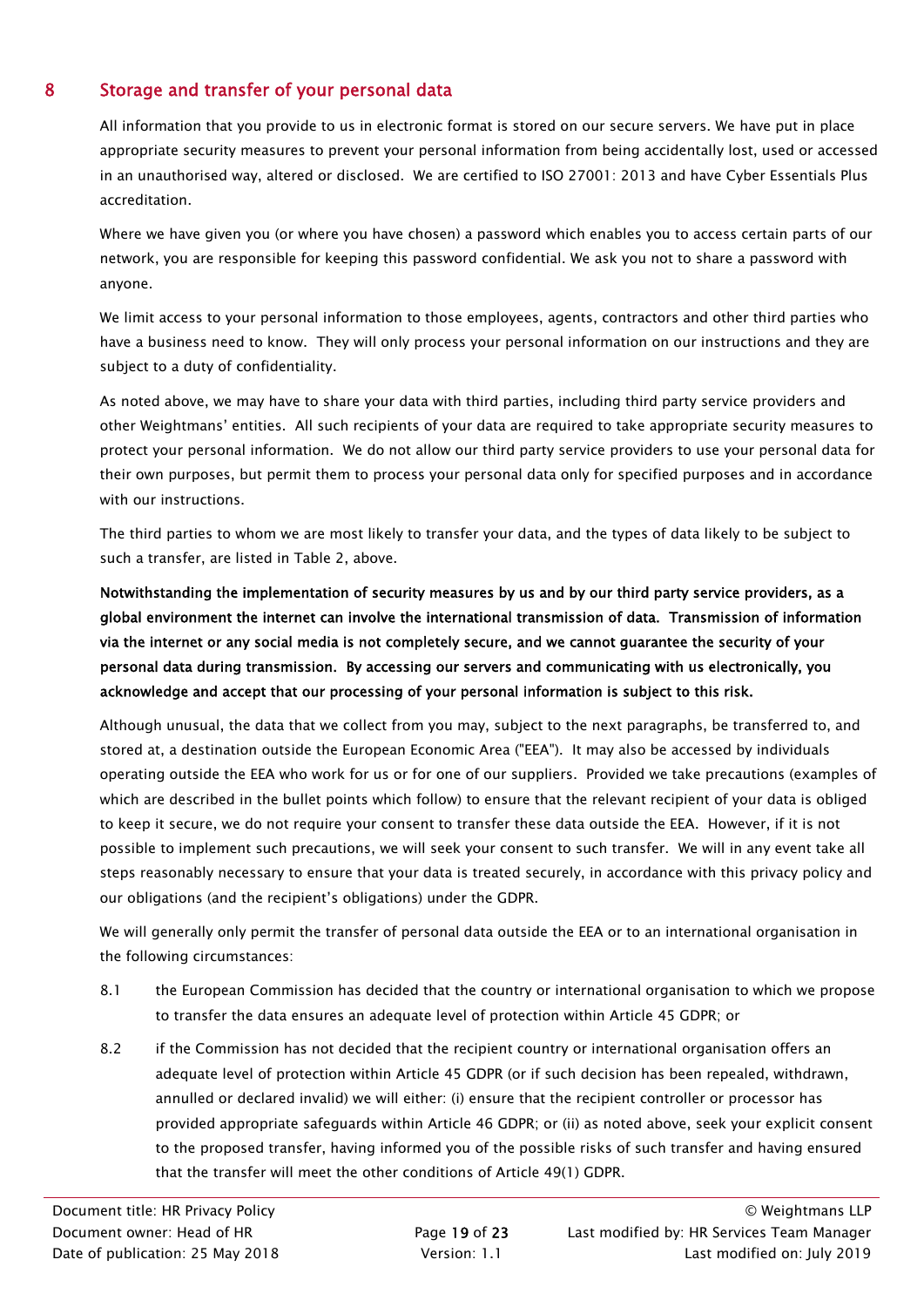If we rely for transfer on your explicit consent within Article 49(1), we will provide you with details of how the relevant conditions have been satisfied at the time we request your explicit consent.

# 9 Your rights

The GDPR gives you various rights, as summarised below. Where we are obliged to provide you with information, you are entitled to receive this free of charge, but we may charge a reasonable fee for repeated requests or if we can demonstrate that your request for information is manifestly unfounded.

Where it is necessary for you to communicate with us to exercise your rights, you should in the first instance contact the Director of People and Knowledge at HR@Weightmans.com or in writing at 100 Old Hall Street, Liverpool L3 9QJ, who will, if necessary, liaise with our Data Protection Officer.

### 9.1 Access to information

You are entitled to request a copy of the information that we hold about you. To the extent that we hold information that you have provided to us, you are entitled to receive such information in a structured, commonly-used and machine-readable format.

9.2 Right to correct or complete information held

You are entitled to have the information that we hold about you corrected or completed.

9.3 Right to be "forgotten"

You may, in certain circumstances, request that we erase the personal data that we hold about you. If these circumstances apply, and if we have transferred any of your data to a third party, we shall take reasonable steps to notify your erasure request to such third party.

9.4 Right to restrict processing

Whilst we may continue to store your personal data (subject to your right to be forgotten), you may in certain circumstances request that we restrict processing of your data. We will not be required to restrict such processing where this is necessary in connection with any legal proceedings between us.

9.5 Right to have information transferred

Where we process your data by automated means, in certain circumstances you are entitled to require us to transmit such data to another data controller.

### 9.6 Right to object to processing

You are entitled, where we have justified the processing of your data for the pursuit of our legitimate interests, to object to such processing. If you raise such an objection, we must stop such processing unless we can demonstrate: (i) that our legitimate business interests override your interests, rights and freedoms; or (ii) that such processing is necessary in relation to legal proceedings.

If we are relying on pursuit of our legitimate interests as a ground for lawful processing, we will notify you of this at the time we collect the relevant data.

9.7 Right to have a decision taken by a human

We are unlikely to take, solely by automated means, any decisions which have a legal or similarly significant effect on you, but if we do so you may in certain circumstances object to our decision-taking on such a basis. We do however on occasion require an individual to complete online psychometric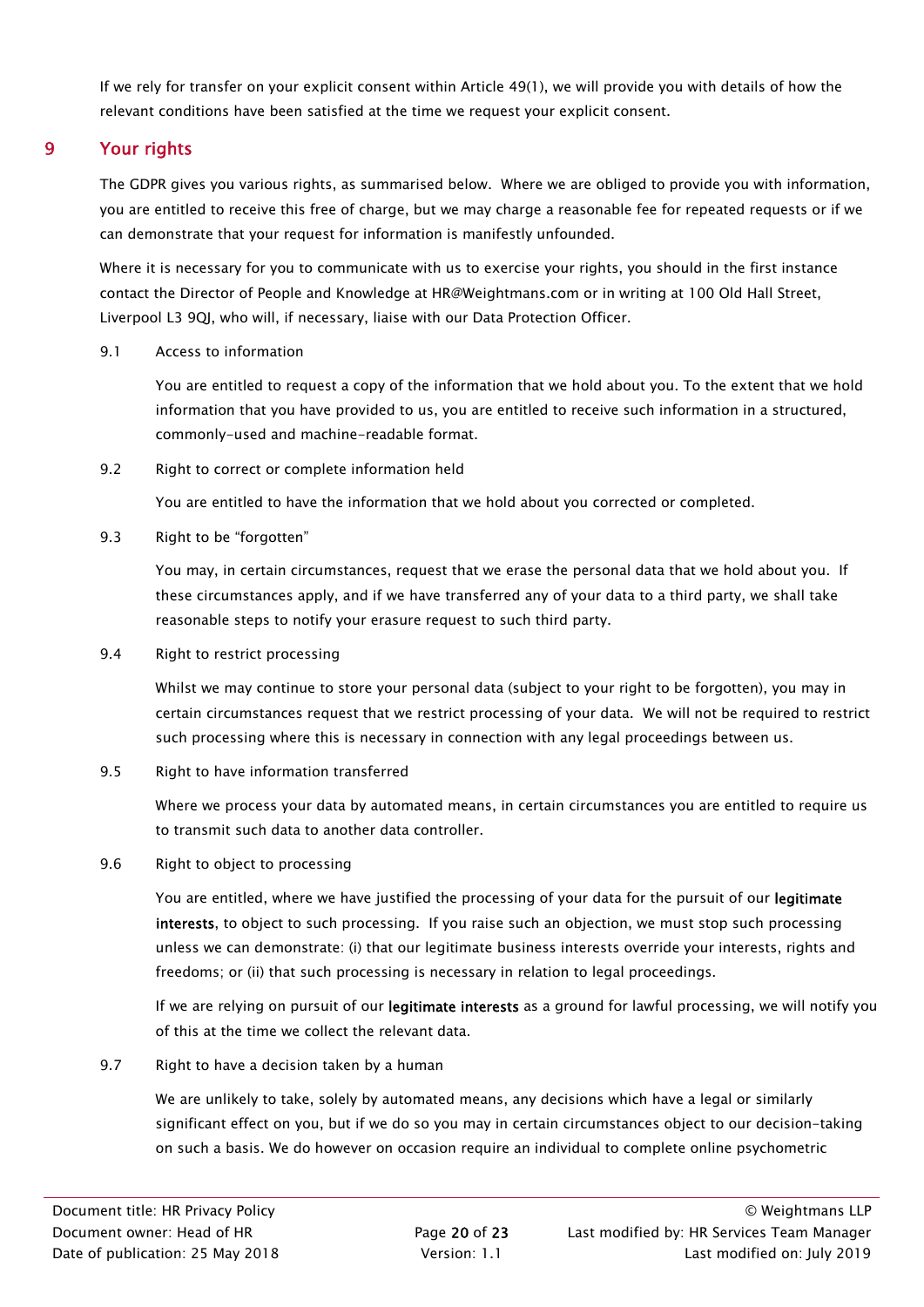testing, whether as part of the recruitment process or to help establish suitability to the appointment of a new role within the firm. The results of such a test are typically analysed using software.

9.8 Right to be notified of a personal data breach

Where a data breach is likely to result in a high risk to your rights and freedoms, we will usually be obliged to notify you of such a breach.

9.9 Right to withdraw consent

If you have given your consent (explicit or otherwise) to our processing of any of your personal data, you are entitled to withdraw this consent at any time. Note that, if you do withdraw your consent, this will not affect the validity of any processing activities carried on prior to such withdrawal.

9.10 Right to complain to Information Commissioner

If you consider that we have breached our obligations under the GDPR in respect of your personal data, under Article 77 GDPR you may complain to the Information Commissioner's Office (ICO).

# 10 Deletion of personal data - a caveat

Our process of "deletion" of electronic records involves archiving these records to multiple secure sites across the UK. By this process, records will be rendered inaccessible to ordinary users, but will remain accessible to a small number of designated users only.

# 11 Changes to this privacy policy

We may revise this privacy notice at any time by amending this page of our website. You are expected to check this page from time to time to take notice of any changes we make, as they are legally binding on you. Some of the provisions contained in this privacy notice may also be superseded by provisions or notices published elsewhere on our site.

## 12 Contact

Please send your questions, comments and requests to the Director of People and Knowledge, Weightmans LLP, 100 Old Hall Street, Liverpool L3 9QJ or email HR@Weightmans.com

Weightmans LLP and Weightmans (Scotland) LLP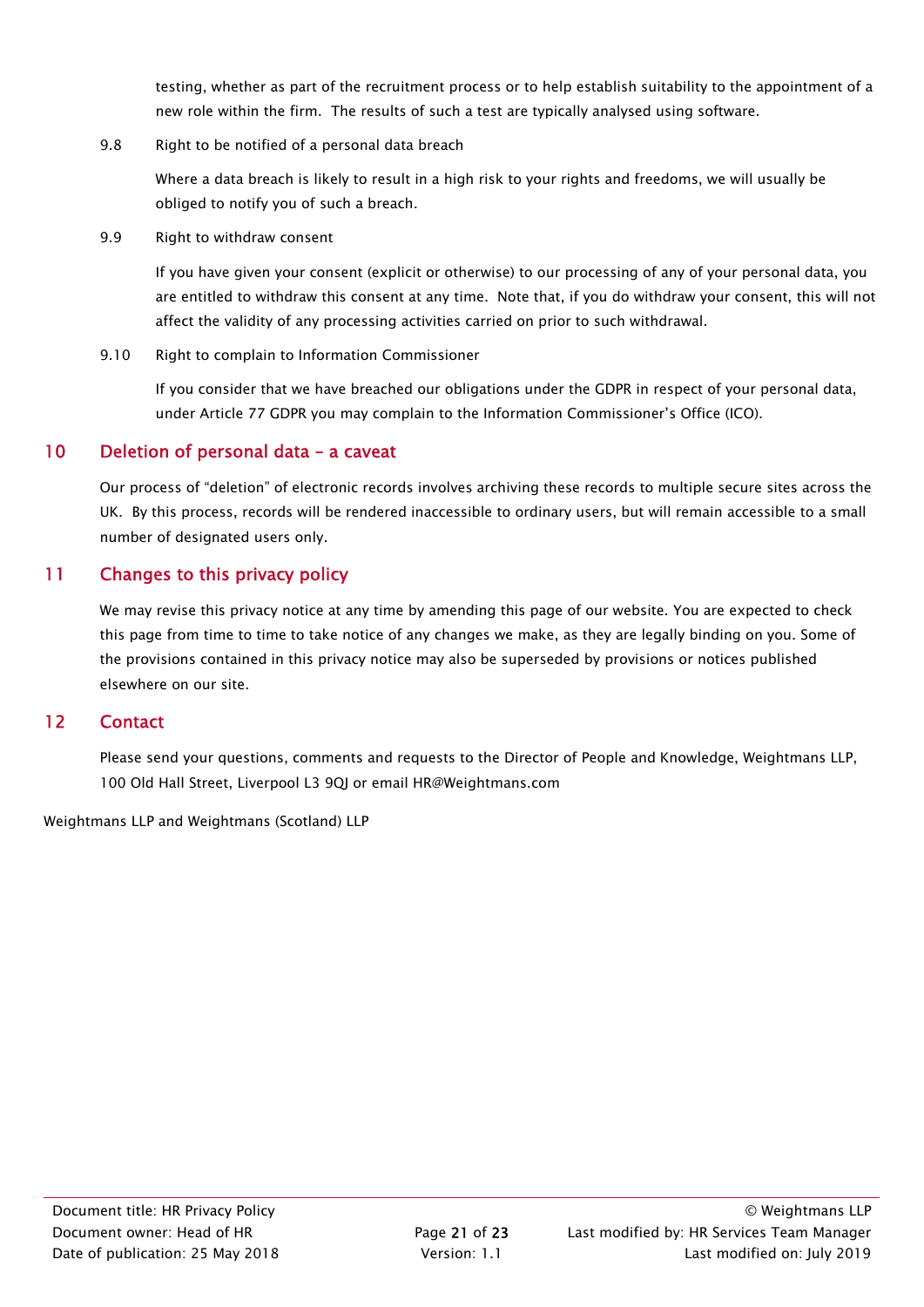# Appendix A

Weightmans is required, by Part 4 of Schedule 1 to DPA 2018, to maintain a policy which explains our procedures for securing compliance with the principles of Article 5, GDPR, where the lawfulness of our processing of personal data depends upon our satisfaction of certain conditions set out in Parts 1, 2 or 3 of Schedule 1 to DPA 2018. Such a policy must also explain our approach to the retention and erasure of personal data which we process in reliance on such conditions.

We have set out below the policy required by Part 4 of Schedule 1 to DPA 2018.

In this Appendix to our HR Privacy Policy:

"DPA 2018" means the Data Protection Act 2018; and

"GDPR" means the General Data Protection Regulation ((EU) 2016/679).

Article 5, GDPR sets out the principles on which we, as controller, must process your personal data. These principles are summarised below, together in each case with an explanation of how we secure compliance with these principles in relation to your personal data.

Personal data shall be:

processed lawfully, fairly and in a transparent manner: we have explained, in our HR Privacy Policy, the period(s) for which we will store your personal data but, as a general guide we will only keep your personal information for as long as is necessary for the purpose for which it was collected. Under the heading "What if we are obliged to collect your personal data", we have explained where processing is necessary to comply with a statutory or contractual requirement, or is a requirement for entry into a contract, and have set out the possible consequences of a failure to provide such data. Under the heading "Your rights", we have listed your rights in respect of your personal data;

collected for specified, explicit and legitimate purposes, and not further processed in a manner which is incompatible with those purposes: we have explained the purposes of collection in our HR Privacy Policy;

adequate, relevant and limited to what is necessary in relation to the purposes for which we process them: we will not use your personal data otherwise than for a purpose compatible with the purposes explained in our HR Privacy Policy, nor will we collect from you or from any third party more personal data than we need to achieve these purposes. If we need to use your data for any further purpose in the future, we will only do so if lawful or otherwise with your explicit consent. If we need to collect from you or any third party any further personal data, we will provide you with the information that we are obliged to provide to you under the GDPR, either at the time of collection or within any time period that may be permitted by the GDPR;

accurate and, where necessary, up to date: we will make every effort to ensure the accuracy of the personal data that we hold about you, both at point of collection and periodically thereafter. For these purposes, we may request that you review some or all of this information from time to time, and to notify us of any necessary changes. As you will see in our HR Privacy Policy, you are entitled to request that we correct your data;

kept in a form which permits identification of data subjects for no longer than is necessary for the purposes for which we process the data: in our HR Privacy Policy, we have indicated for each data category the expected duration of our retention of the relevant data. We would also draw your attention to our commentary in the HR Privacy Policy, under the heading "Deletion of personal data – a caveat". If we consider that we need to retain your personal data for any longer period, we will ensure, by taking legal advice as necessary, that our continued retention and other processing will be permitted by the GDPR as lawful processing; and